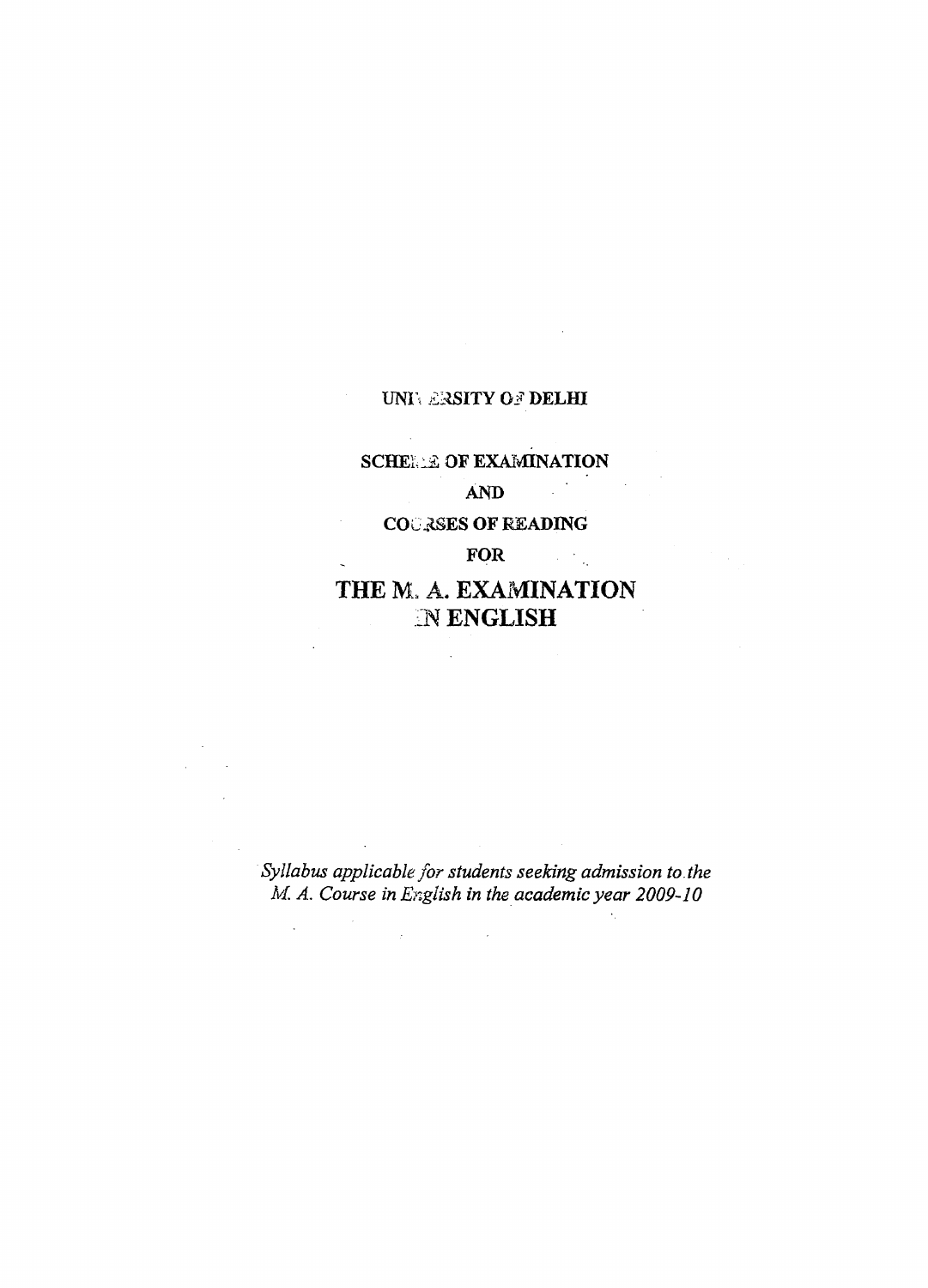The M.A. English syllabus comprises 16 courses to be taught over 4 semesters and two years.

| Semester 1 | Courses 0101 - 0104 |
|------------|---------------------|
| Semester 2 | Courses 0201 - 0204 |
| Semester 3 | Courses 0301 - 0304 |
| Semester 4 | Courses 0401 - 0404 |

Courses 0104,0203**,** 0304 and 0403 offer options. Students will be required to opt for one of the two or three optional papers listed under each of these courses. However, the Department of  $En$ glish reserves the right to withdraw an optional paper at the beginning of the concerned semester.

**Note: Over and above the courses taught at** the **department, students will be** required to opt for courses, one each during the 2<sup>nd</sup> and 4<sup>th</sup> semesters, outside the department acress faculties depending on the availability of seats and the eligibility **criteria set down by the concerned department. However, in case interdisciplinary courses are no£ a vailable, the number of electives to be chosen for paper 0203 and 04i>3 respectively will be** *two.*

#### **SCHEME OF EXAMINATION**

Students will be evaluated on the basis of a written examination at the end of each semester and internal assessment for each course during the semester. Each paper will be of three hours' d<sub>on</sub> ation, and the maximum marks for each paper will be 70. The internal assessment for each course will be for 30 marks, out of which 25 marks will be for assignments given by the Department and 5 marks for tutorials in the respective colleges.

Note: The Department may change the editions and the translations prescribed depending upon their availability, and in the light of new publications. **Bibliographical details and page numbers have been given for ready reference.** However, other *i indard editions of the same texis and translations may be used.* 

**Semester 1**

Paper Eng 0101 English Poetry from Chaucer to Milion

Paper Eng 0102 Eighteenth Century English Literature

Paper Eng 0103 Literary Criticism 1

Paper Eng 0104 Optional Paper (One of the following):

Paper Eng 0104 (i) Seventeenth and Eighteenth Century Drama Paper Eng 0104 (ii) European Comedy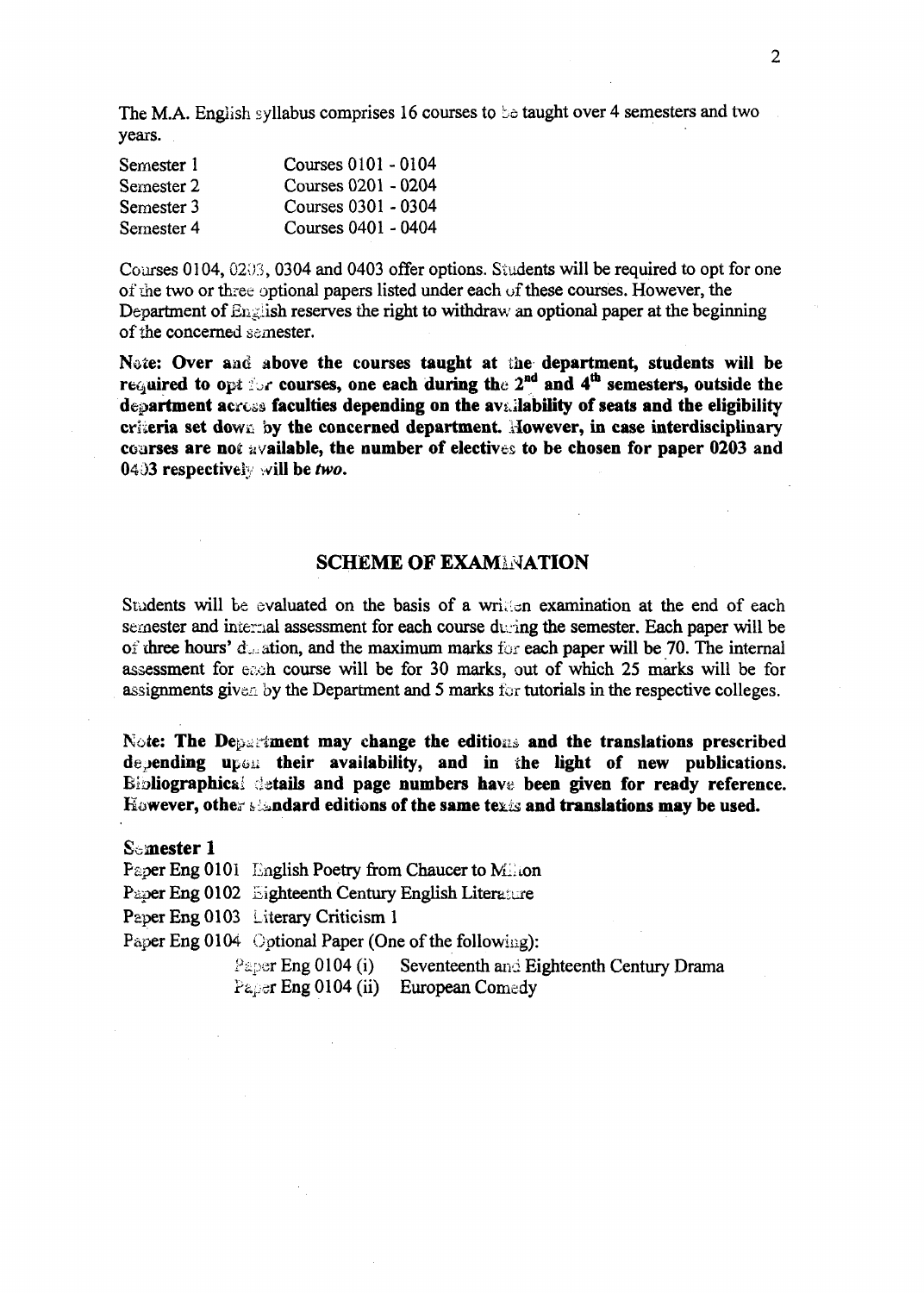Semes: 2 Paper E. 0201 Shakespeare Paper E<sub>D3</sub> 0202 Language and Linguistics Paper Eng 0203 Optional Paper (One of the following):\* Paper Eng 0203 (i) Literature and Gender Paper Eng 0203 (ii) New Literatures in English Paper Eng 0203 (iii) Romantic Poetry Paper  $\text{Enc} 0204$  A course in another ciscipline. #

### **Semester 3**

Paper Env 0301 Nineteenth Century Novel

Paper Eng 0302 Twentieth Century Poetry and Drama

Paper Eng 0303 Indian Literature 1

Paper  $E \approx 0304$  Optional Paper (One of the following): Paper Eng 0304 (i) American Literature Paper Eng 0304 (ii) Literature and the Visual Arts in Europe

#### **Semes:, 4**

| Paper $E_{\mathbb{Z}_{\geq 0}}$ 0401 Twentieth Century Novel |
|--------------------------------------------------------------|
|--------------------------------------------------------------|

- Paper Eng 0402 Literary Criticism 2
- Paper Ease 0403 Optional Paper (One of the following): \* Paper Eng 0403(i) Ancient Greek and Latin Literature Paper Eng 0403(ii) Indian Literature 2 Paper Eng 0403(iii) The Novel in India Paper Eng 0404 A course in another discipline. #

\* In case interdisciplinary courses are not available, the number of electives to be chosen for paper G203 and 0403 respectively will be *two.*

# Students will be notified the departments where interdisciplinary courses are being offered.

Question  $\infty$  . 1 will be compulsory. It will be designed to test the student's close knowledge of the prescribed texts/topics.

In addition to Question No. 1 students will be expected to answer 3 more questions requiring essay-type answers.

Question : pers will be so designed as to ensure that all the prescribed texts/topics are studied.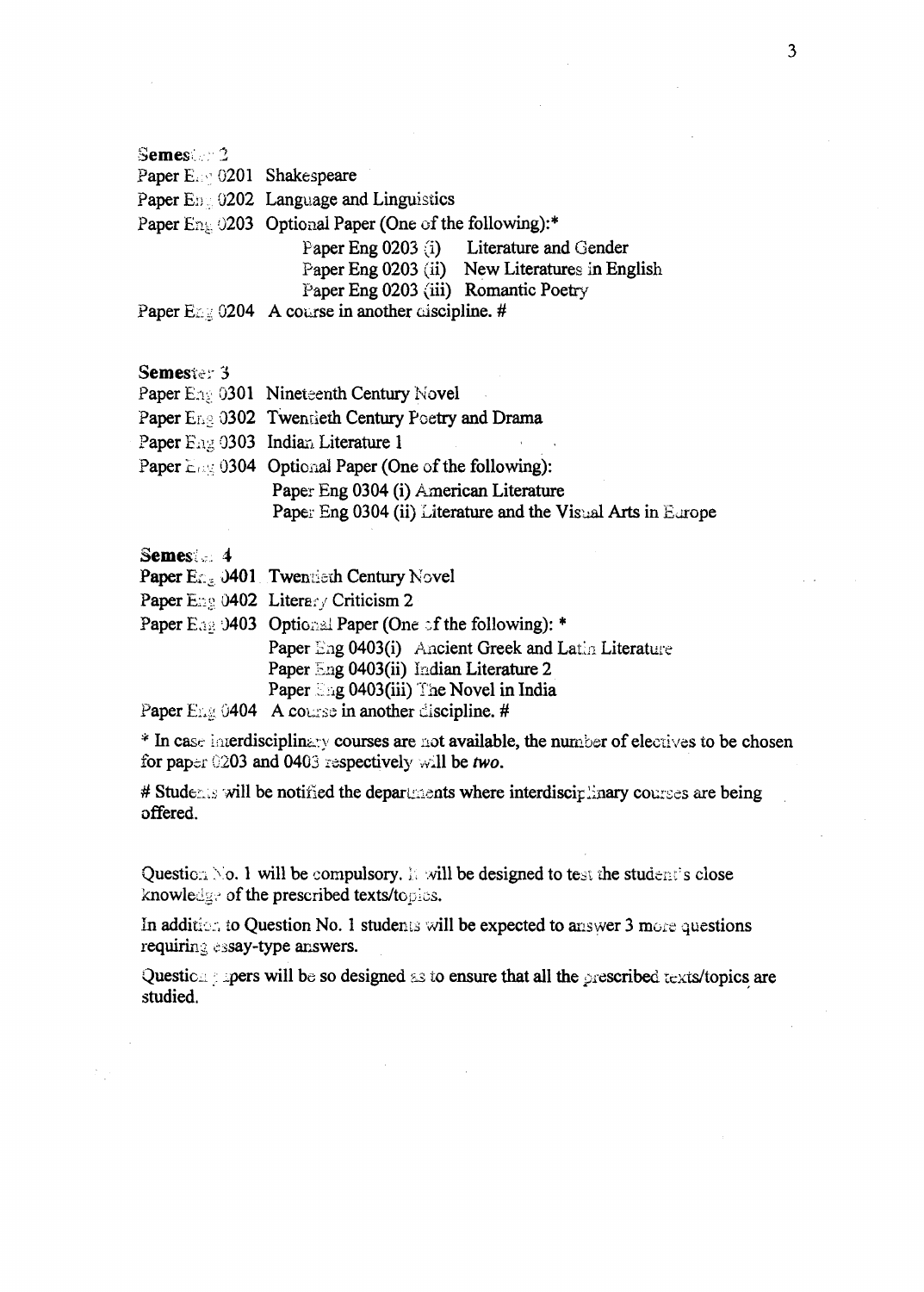# PROMOTION CRITERIA

SEMETER TO SEMESTER: Within the same Part, the candidate will be promoted from **a** Semester to the next Semester (Semester 1 **io** Semester 2 and Semester 3 to Semester 4), provided the candidate has passed at least two of the papers of the current semester by securing at least 40% marks in each paper.

Note: A candidate who does not appear in a paper will be allowed ONLY ONE more attermation to pass the paper. No further attempts for improvement will be allowed. A candidate will not be allowed to reappear even if he/she is absent.

**PART II:** Admission to Part II of the program shall be open to only those students who have fulfilled the following criteria:

- 1. have scored at least 45% marks in the practical papers of both Semester 1 and 2 zaken together,
- 2. have passed at least four of the papers of red in courses of Part I comprising Semester 1 and Semester 2 by securing at least 40% marks in each of these four papers and
- 3. have secured at leasi 45% in aggregate of all theory papers of Part I.

**Note:** Hie candidate, however, has to clear **the** remaining papers either while enrolled in Part i: of the program as a regular student or as an ex-student (after two years but within a spt. period of a total of four years).

Only TWO attempts in total will be allowed to the candidate to clear any particular paper. The candidates will be allowed to reappear *for &* particular paper in its respective semester only.

# **AWARD OF DEGREE**

A candidate will be awarded M.A. degree at the end of Semester 4 provided he/she has passed all the papers of Part I (Semester 1 and 2) and Part II (Semester 3 and 4) by sec....<sup>1</sup>ng at least 40% marks in each paper and has also obtained at least 45% in aggregate of Par: 1 and Part II.

# **SCOPE FOR IMPROVEMENT**

- 1. A candidate can avail a maximum of TWO attempts to pass and improve in a given paper within a period of 4 years of his/her admission to the M.A. course.
- *2.* A candidate appearing in a paper for improvement after completion of Part II of the program will be considered as an ex-student.
- 2. Candidates will be allowed to reapprene at the examination according to the scheme of examination (in the concerned semester) and the syllabus prescribed for the year in which the examination in currently held.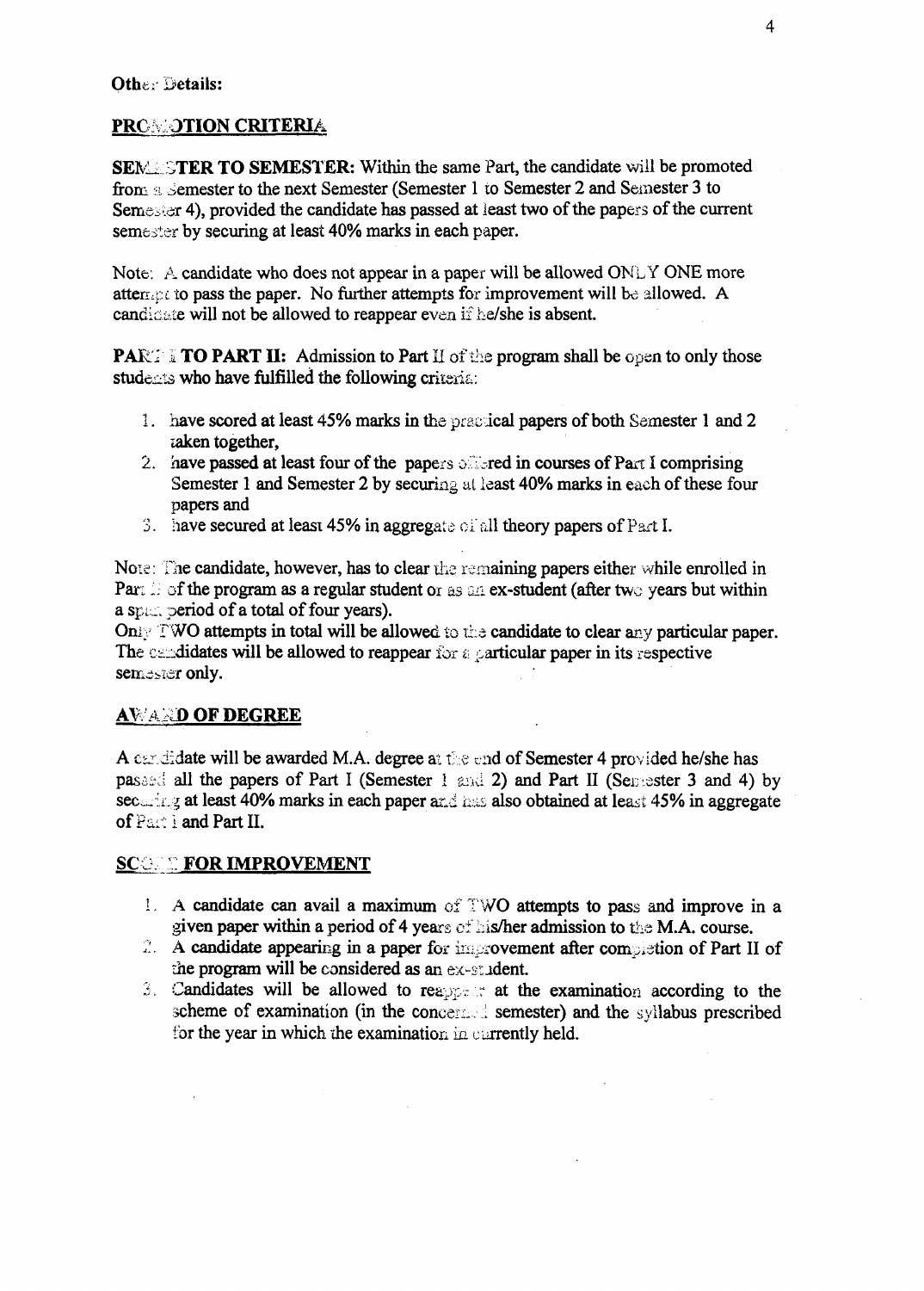4. The marks obtained by the candidate in the last attempt will be considered as the final result.

#### DIVISION CIRTERIA

Successful candidates will be classified on the basis of the combined results of Part I and Part II examinations as follows:

| Candidates securing 60% and above         | <b>Ist Division</b>   |
|-------------------------------------------|-----------------------|
| Candidates securing between 50% and above |                       |
| and less than 60%                         | <b>Ind Division</b>   |
| All others                                | <b>IIIrd Division</b> |

### **SPAN PERIOD**

No student shall be admitted as candidate for the examination for any of the Parts/Semesters after the lapse of four years from the date of admission to the Part 1/ Semester 1 of the M.A. program.

### **CREDITS**

Each .Course will consist of the following credit structure:

4 Theory periods  $=$  4 credits

Each'semester shall have 4 courses; each course shall have 4 periods.

Total periods per week will be 16 for a student

Total credits semester shall be 16.

Over 4 semesters, the total credits shall be 64.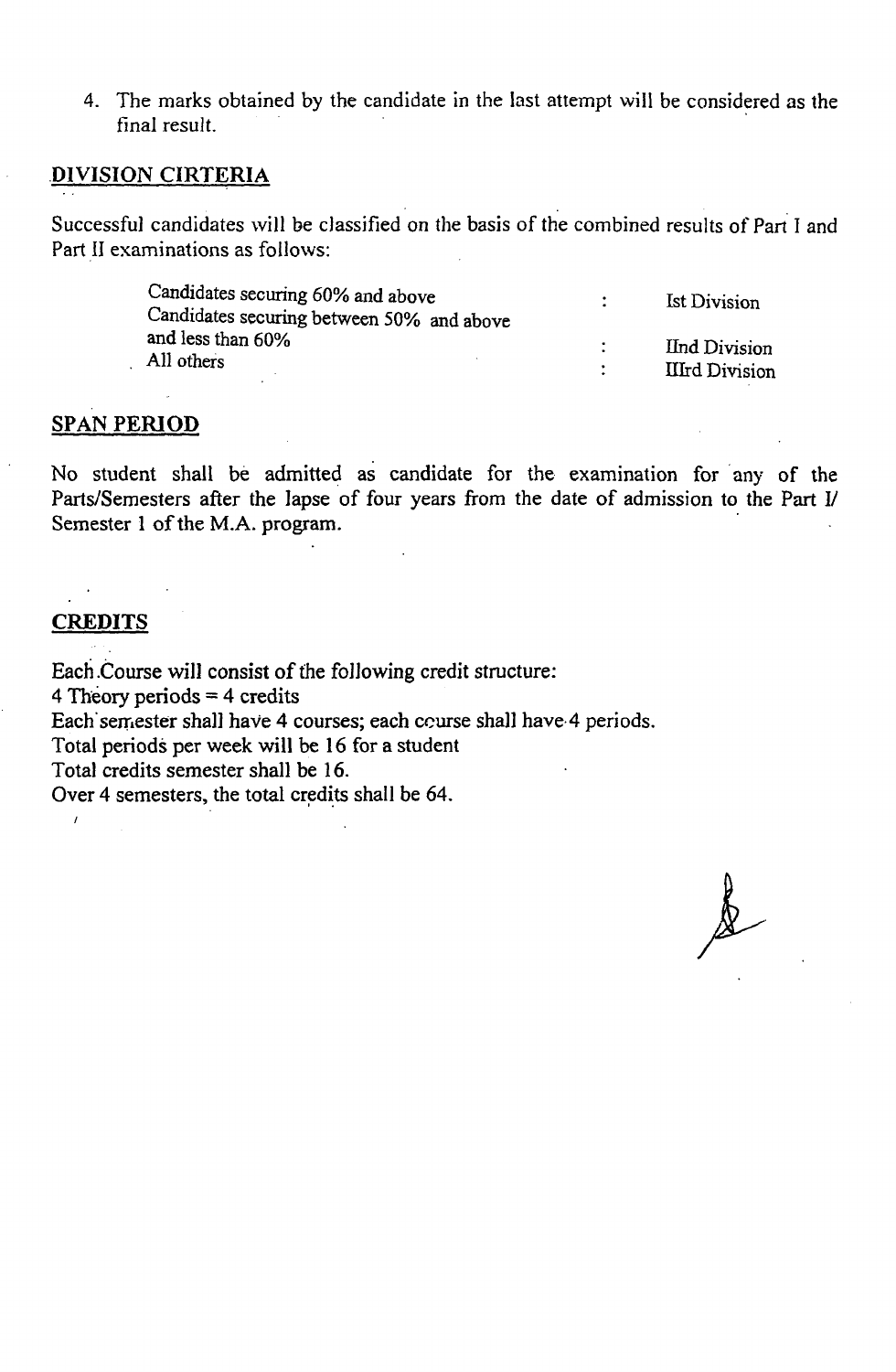# **DETAILED COURSES OF READINGS**

# *Semester I*

## **Eng 0101 English Literature from Chaucer to Milton**

| 1. Geoffrey Chaucer           | The Canterbury Tales: 'The General Prologue', 'The<br>Miller's Prologue and Tale', 'The Pardoner's Prologue and<br>Tale', 'The Nun's Priest's Tale'.                                                                                                                                                                                                                                                       |
|-------------------------------|------------------------------------------------------------------------------------------------------------------------------------------------------------------------------------------------------------------------------------------------------------------------------------------------------------------------------------------------------------------------------------------------------------|
| 2. Edmund Spenser             | 'April Eclogue' in The Shepheardes Calender; 'Letter to<br>Raleigh', The Faerie Queene: Books III, V (Cantos 5, 6,<br>and 7), and Book VI.                                                                                                                                                                                                                                                                 |
| <b>Baldassare Castiglione</b> | From The Courtier, tr. George Bull (Harmondsworth:<br>Penguin, 1967): 'Nobility of Birth' (pp.54-55), 'Acquiring<br>Grace', 'Avoiding Affectation' (pp. 65-68); 'Friends and<br>Flatterers' (pp. 90-92); 'Playing a Part' (pp. 119-20);<br>'Favours and Honours', 'Arrogance at Court', 'When to<br>Obey' (pp. 125-33); 'The Prince' (pp. 284-87); 'Invocation<br>of Love', 'Proofs of Love' (pp. 333-35). |
| 3. William Shakespeare        | Sonnets 18, 29, 73, 94, 110, 116, 129, 130, 138.                                                                                                                                                                                                                                                                                                                                                           |
| Jonn Donne                    | 'Satyre: Of Religion', 'The Ecstasie', 'The Relique', 'Good<br>Friday 1613. Riding Westward'.                                                                                                                                                                                                                                                                                                              |
| Andrew Marvell                | 'To His Coy Mistress', 'The Garden', 'Bermudas'.                                                                                                                                                                                                                                                                                                                                                           |
| 4. John Milton                | Paradise Lost: Books 1, 2, 3, 4, 5, 9, 10, 11, and 12.                                                                                                                                                                                                                                                                                                                                                     |
| Martin Luther                 | Sections III, IV, V, IX, from On the Bondage of the Will,<br>in Martin Luther: Selections From His Writings, tr. Packer<br>and Johnston, ed. John Dillenberger (Anchor, 1961), pp.<br>175-90.                                                                                                                                                                                                              |

 $\ddot{\phantom{a}}$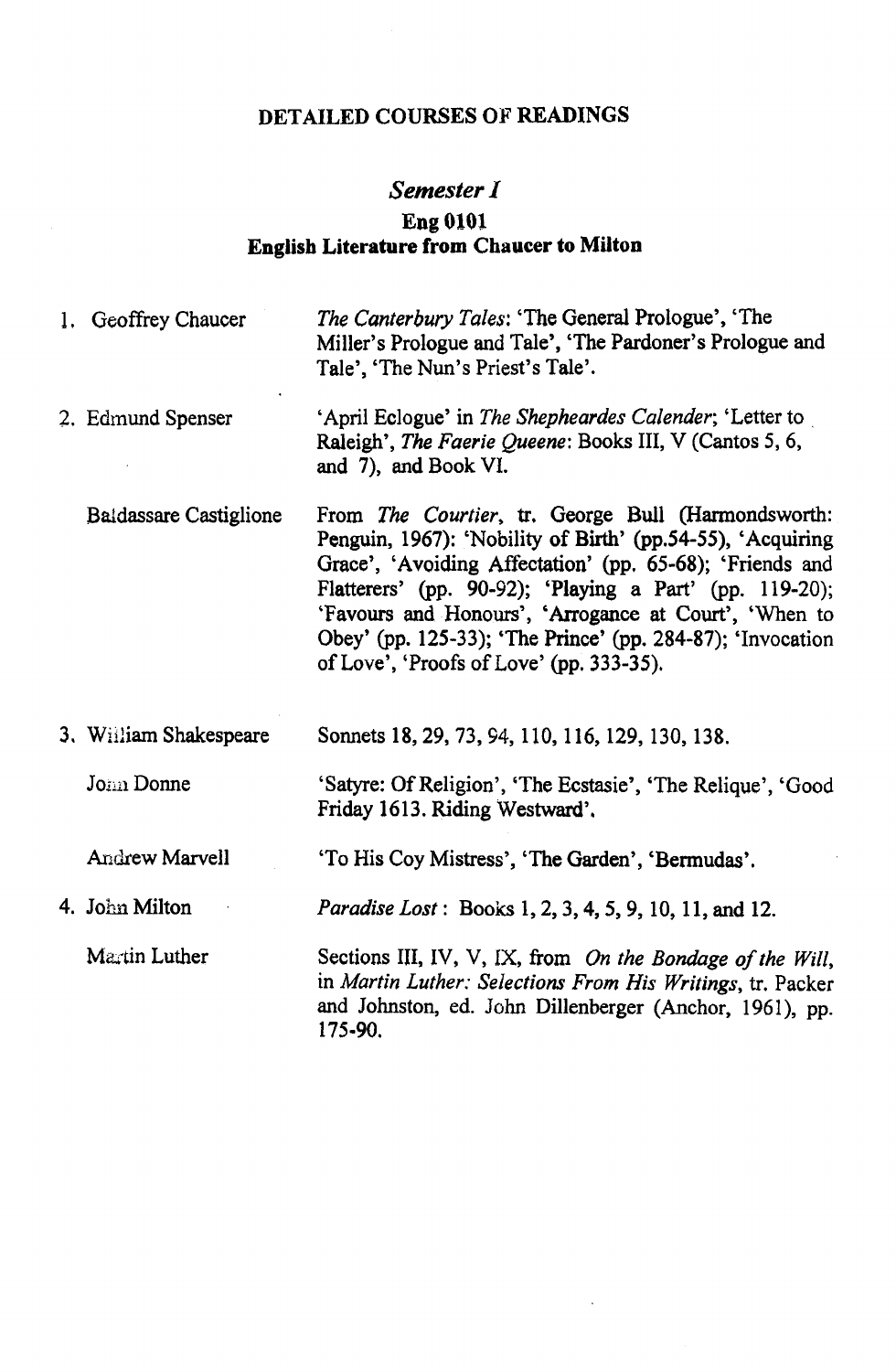## **Eng 0102 Eighteenth Century English Literature**

1. JohnDryden Anthony Ashley Cooper, Third Earl of Shaftesbury 2. Jonathan Swift 3. Alexander Pope Bernard Mandeville 4. Henry Fielding Absalom and Achitophel, I 'An Inquiry Concerning Virtue or Merit', in *Characteristics v Men, Manners, Opinions, Times,* ed, J. M. Robertson (Gloucester Mass.: Peter Smith, 1963), vol. 1, pp. 237-64. A Tale of a Tub From *Moral Essays*: Epistle II. 'To a Lady: Of the Characters of Women'; Epistle IV. 'Of the Use of Riches: To Richard Boyle, Earl of Burlington', 'Epistle to Dr. Arbuthnot'. 'An Enquiry into the Origin of Moral Virtue' [including the Introduction], in *The Fable of the Bees*, ed. F. B. Kaye (Oxford: Clarendon, 1957), vol. 1, pp. 39-57. *Tom Jones*

### **Eng 0103 Literary Criticism 1**

1. Plato Aristotle 2. Philip Sidney Samuel Johnson 3. William Wordsworth Samuel Taylor Coleridge *Biographia Literaria*, Chapters IV, XIII, and XIV. 4. Percy Bysshe Shelley Matthew Arnold *The Republic,* Book X, tr. Benjamin Jowett (New York: Random House, 1957). *The Poetics,* tr. Ingram Bywater (New Delhi: Oxford University Press.) *An Apology for Poetry* Preface to Shakespeare Preface to *Lyrical Ballads* (1802) A Defence of Poetry 'The Function of Criticism at the Present Time'; 'Barbarians, Philistines, Populace', in *Culture and Anarchy.*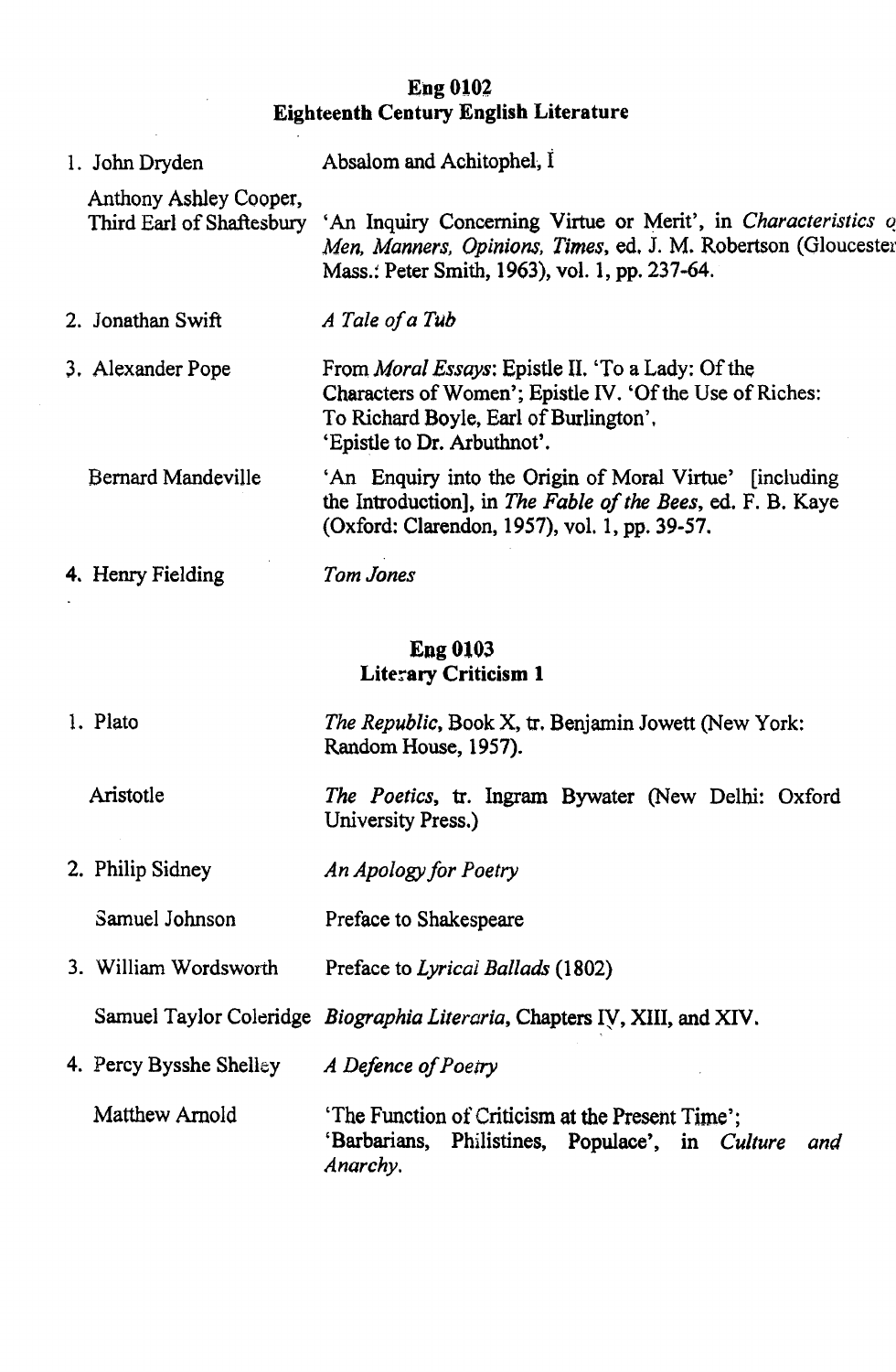## Paper Eng 0104 (i) Optional Course *{One o f the following)*

# 4 (a) Seventeenth and Eighteenth Century Dram.

*The Alchemist*

1. Ben Jonson

| Robert Burton                           | From The Anatomy of Melancholy, ed. with an introduction<br>by Holbrook Jackson (London: J. M. Dent, Everyman's<br>Library, 1972): Extract from 'Democritus Junior to the<br>Reader' (pp. 15-22); Partition III, Section 3: Member I,<br>Subsection 2: 'Causes of Jealousy'; Member II: 'Symptoms<br>of Jealousy'; and Member III: 'Prognostics of Jealousy'<br>$(pp. 264-88).$                            |  |
|-----------------------------------------|------------------------------------------------------------------------------------------------------------------------------------------------------------------------------------------------------------------------------------------------------------------------------------------------------------------------------------------------------------------------------------------------------------|--|
| Thomas Middleton<br>and William Rowley  | The Changeling                                                                                                                                                                                                                                                                                                                                                                                             |  |
| 3. George Etherege                      | The Man of Mode                                                                                                                                                                                                                                                                                                                                                                                            |  |
| Thomas Hobbes                           | From Leviathan, eds. Richard Flathman and David<br>Johnston (New York: Norton, 1997): 'Ci the difference of<br>manners' (pp. 55-60); 'Of the natural condition of mankind,<br>as concerning their felicity and misery', 'Of the first and<br>second natural laws and of contracts', 'Of other laws of<br>nature' (pp.68-88); 'Of the causes, generation, and<br>definition of a commonwealth' (pp. 93-96). |  |
| $4.$ John Gay                           | The Beggar's Opera                                                                                                                                                                                                                                                                                                                                                                                         |  |
| Eng 0104 (ii)<br><b>European Comedy</b> |                                                                                                                                                                                                                                                                                                                                                                                                            |  |
| 1. François Rabelais                    | Gargantua, in The Histories of Gargantua and Pantagruel,<br>tr. J.M. Cohen (Harmondsworth: Penguin, 1955), pp. 37-<br>169.                                                                                                                                                                                                                                                                                 |  |
| Desiderius Erasmus                      | From <i>Praise of Folly</i> , tr. Betty Radice (Harmondsworth:                                                                                                                                                                                                                                                                                                                                             |  |
| 2. Miguel Cervantes                     | Penguin, 1971), pp. 63-95.<br>Don Quijote, tr. Burton Raffel (New York: Norton, 1999).                                                                                                                                                                                                                                                                                                                     |  |
| 3. Molière                              | vol. I.<br>The Misanthrope, tr. John Wood (Harmondsworth,<br>Penguin, 1971).                                                                                                                                                                                                                                                                                                                               |  |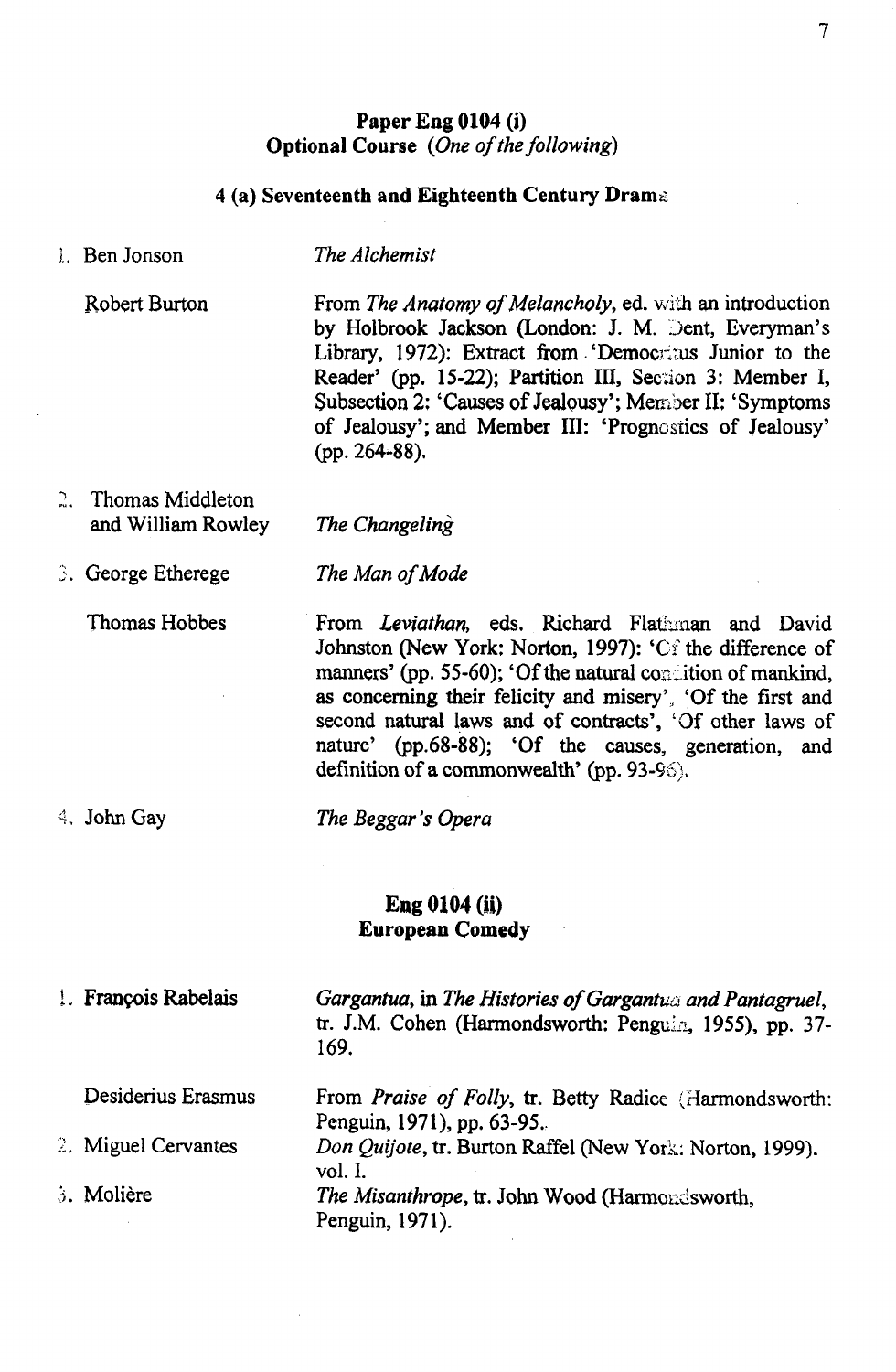4. Nikolai Gogol

Sigmund Freud

Dead Souls, tr. David Magarshack (Harmondsworth: Penguin, 1961). 'Jokes and the Species of the Comic': Section 1; Section 3; Section 7, in *Jokes and Their Relation to the Unconscious,* tr. James Stratchey (Harmondsworth: Penguin, 1991), pp. 239-59, 270-80,293-301.

## *Semester II*

### **Eng 0201 Shakespeare**

- 1. *A Midsummer Night's Dream*
- 2. *Hamlet*

| Niccolo Machiavelli From The Prince, tr. and ed.Robert M. Adams (N.Y.: Norton, |
|--------------------------------------------------------------------------------|
| 1977) Chapters 6, 7, 15, 16, 17, 18, 21, 22, 23 and 25.                        |

3. *King Lear,* ed. R. A. Foakes, The Arden Shakespeare, Third Series, 1997.

Michel de Montaigne 'On Repenting', in *Michel de Montaigne: The Complete Essays,* tr. and ed. with an introduction and notes by M.A. Screech (Penguin Books, 1889; rpt. 1991).

4. *The Tempest*

Richard Hakluyt

From *Voyages and Discoveries,* ed. Jack Beeching (Harmondsworth: Penguin, 1982): 'The Famous Voyage of Sir Francis Drake into the South Sea, 1577' (pp. 171-88); 'The Voyage of Mr. Ralph Fitch to E. India, 1583-1591' (pp. 252-60).

### **Eng 020? Language and Linguistics**

The main objective of this course is to introduce the student to the basic tools essential for a systematic study of language. While the course will include, under various topics, an illustrative discussion of the specific features of English language, the multilingual context of the classroom will also be kept in mind.

Unit 1

Language: language and communication; properties of human language; language varieties: standard and non-standard language, dialect, register, slang, pidgin, Creole; varieties of English; language change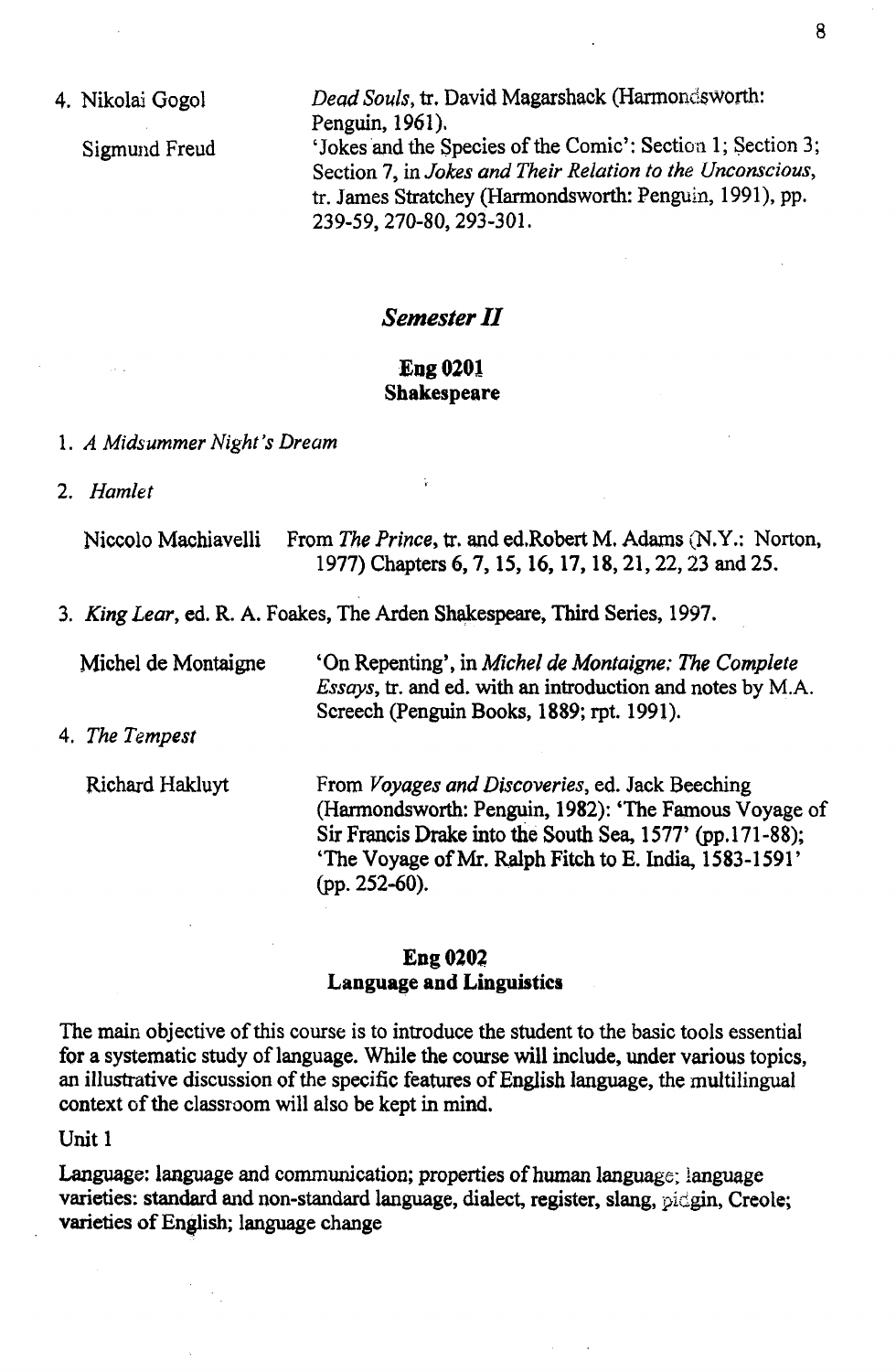Mesthrie, Rajend and Rakesh M Bhatt. 2008. *World Englishes: The study of new linguistic varieties.* Cambridge: Cambridge University Press.

Chapter 1: The spread of English

Pinker, Steven. 1994 *The language instinct.* Harmondsworth: Penguin.

Chapter 1: An instinct to acquire an art

Chapter 2: Chatterboxes

Chapter 3: Mentalese

# Unit 2

Structuralism: Ferdinand de Saussure; synchronic and diachronic approaches; langue and parole;  $\vec{s}_{n}$ , signifier, signified and semiology; syntagmatic and paradigmatic relations

de Saussu\_s, Ferdinand. 1966. *Course in general linguistics.* New York: McGraw Hill

introduction: Chapter 3 Part I: Chapters 1 & 2 Part II; Synchronic linguistics Part II: Diachronic linguistics

**Unit 3**

 $Phozolocy$  and Morphology: phoneme, classification of English speech sounds, supraseg.mental features, syllable; morpheme, word, word classes, inflection, derivation, compounding, English morphology

Akmajian, A., R. A. Demers and R, M. Hamish, *Linguistics: An Introduction to Language and Communication,* 2nd ed. (Cambridge, Mass.: MIT Press, 1984; Indian edition, Prentice Hall, 1991).

Chapters 3 & 4

Fronikin. Victoria ed. 2000. *Linguistics: An introduction to linguistic theory.* Malden, MA: Blackwell.

Chapters 2,11 & 12

Fro $\infty$ **)** kin.  $\vee$ , and R. Rodman, *An Introduction to Language*, 2<sup>nd</sup> ed. (New York: Holt, Rinehart and Winston, 1974).

Chapter**s 3, 6 & 7** 

Unit 4

Synum and semantics: categories and constituents, predicates and argument structure, then les, case; phrase structure; lexical meaning relations; implicature, entailment and  $\log$  solution; maxims of conversation, speech act

Akix h: :... A., R. A. Demers and R, M. Harnish, *Linguistics: An Introduction to Lang . and Communication,* 2<sup>nd</sup> ed. (Cambridge, Mass.: MIT Press, 1984; Indian edition. Prentice Hall, 1991). **(. ipters 5 & 6**

Chie : his Gennaro and Sally McConnell-Ginet. 2000. *Meaning and grammar: An* introduction to semantics. Cambridge, Massachusetts: MIT Press.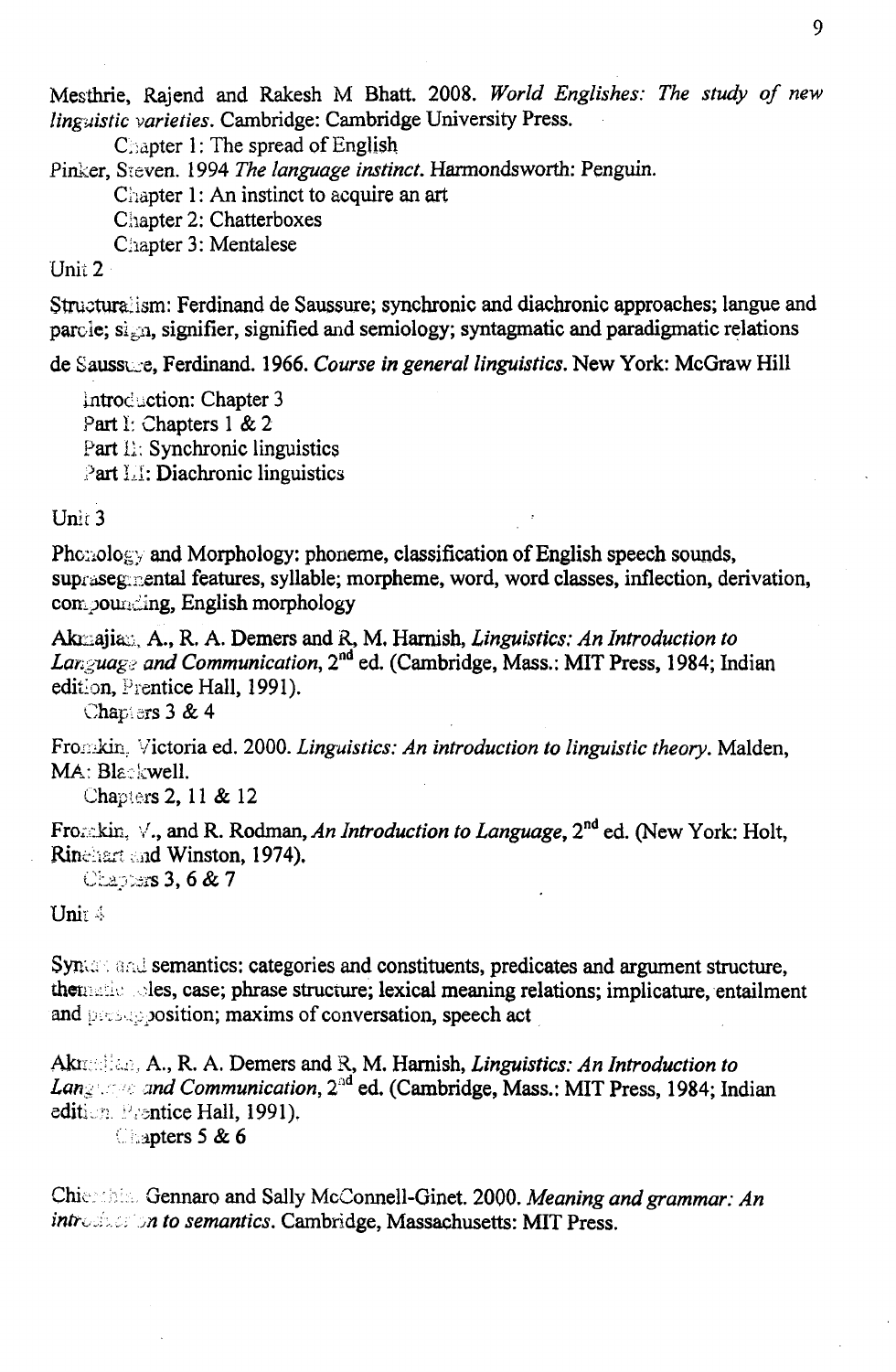Chapter 1: The empirical domain of semantics

Chomsky, Noam. 1965. *Aspects of the theory of syntax*. Cambridge, Massachusetts: MIT Press.

Chapter 1: Methodological preliminaries

Fromkin, Victoria ed. 2000. *Linguistics: An introduction to linguistic theory.* Malden, MA: Blackwell.

Chapters 4 & 5

Fromkin, V., and R. Rodman, *An Introduction to Language*, 2<sup>nd</sup> ed. (New York: Holt, Rinehart and Winston, 1974),

Chapters 4 & 5

#### Eng 0203 (i)

#### **Option;; Course** *(One of the following)*

**intersture and Gender**.

1. Oscar Wilde

*The Picture of Dorian Gray* 

HD

(i) Seii Rose', 'Sea Violet', 'Wine Bowl' in *The Norton Arthoiogy of Poetry, third ed. (New York: Norton, 1985).* (ii) 'Oread', 'Sea Poppies', 'Eurydice', 'Fragment 36', 'Helen', in *The Norton Anthlogy of Literature by Women*: *The Tradition in English,* eds. Sandra Gilbert and Susan Gubar (New York: Norton, 1985).

2. Virginia Woolf

Sigmund Freud

Judith Butler

*Orlando*

'Dora5., in *Case Histories I,* Pelican Freud Library, vol. 8 (Htermondsworth: Penguin, 1977).

'Subjects of Sex/Gender/Desire', in *Gender Trouble: Feminism and the Subversion of Identity* (London: Roudedge, 1990), pp. 1-34.

3. Kate Chopin Audre Lorde

*T,-i; Aw akening Zctni*

4, Rabindranath Tagore

'The Wife's Letter', tr. Supriya Chaudhuri, in *RCihhiikanath Tagore: Selected Short Stories,* ed. Sukanta Chaudini (New Delhi: Oxford, 2000), pp. 205-18.

**Attia Hosain** *Suniign!; on a Broken Column*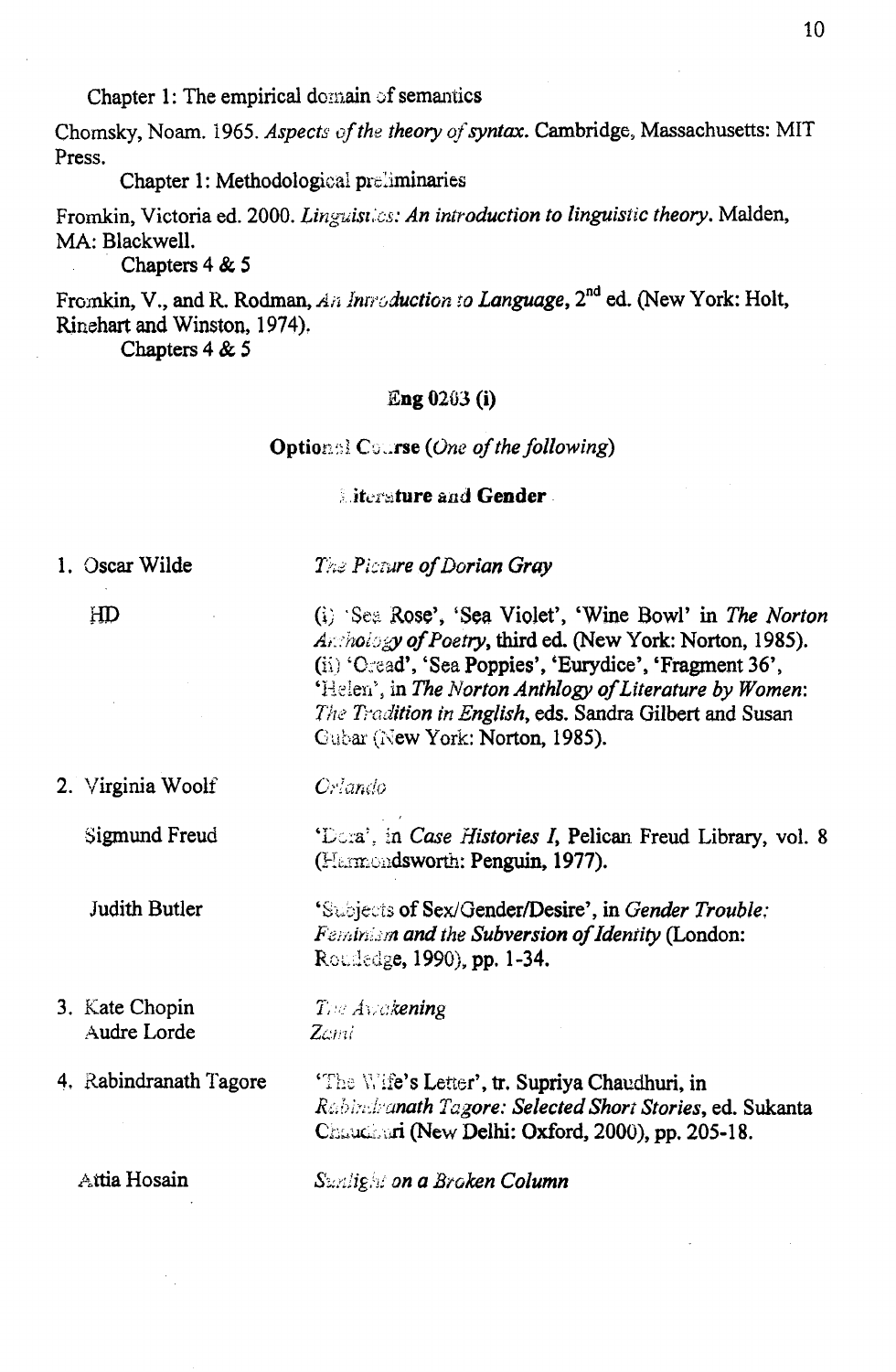### Imtiaz Dharker

(i) 'Purdah I', 'Minority', Battle Line', in *Nine Indian Women Poets,* ed. Eunice de Souza (New Delhi: Oxford University Press, 1997),

(ii) 'Honour Killing', 'Stitched', 'Tongue', 'Front Door', 'At the Lahore Karhai', 'Hanging Gardens', 'They'll Say, "She Must Be From Another Country'", 'The Umbrella', 'Knees', 'All of Us', 'Being Good in Glasgow', 'Canvas', 'Compromising Positions', 'Exorcism', in *I Speak for the Devil* (Penguin India, 2003).

#### **Eng 0203 (ii)**

#### **New Literatures in English**

*Disgrace*

*Halfbreed*

1. J. M. Coetzee

Meaghan Morris

'On the Beach', in *Too Soon, Too Late: History in Popular Culture* (Bloomington: Indiana University Press, 1988), pp. 93-119.

2. Maria Campbell

Michael Ondaatje

Margaret Atwood

3. David Malouf

Henri Lawson

Barbara Jefferis

4. V. S. Naipaul

C. L. R. James

'The Cinnamon Peeler', 'The Time Around Scars', 'Letters and Other Worlds', 'Billboards', in *The Cinnamon Peeler: Selected Poems* (London: Picador, 1989).

'Nature as Monster', in *Survival* (Concord, Ont.: Anansi, 1972, rpt. 1991), pp. 45-67.

*An Imaginary Life*

'The Drover's Wife', in *The Arnold Anthology of Post-Colonial Literatures in English,* ed. John Thieme (London: Arnold, 2000). pp. 162-67.

'The Drover's Wife', *Ibid.,* pp. 265-72.

*A House for Mr Biswas*

'Beyond a Boundary', in The *Arnold Anthology of Post-Colonial Literatures in English, op. cit.*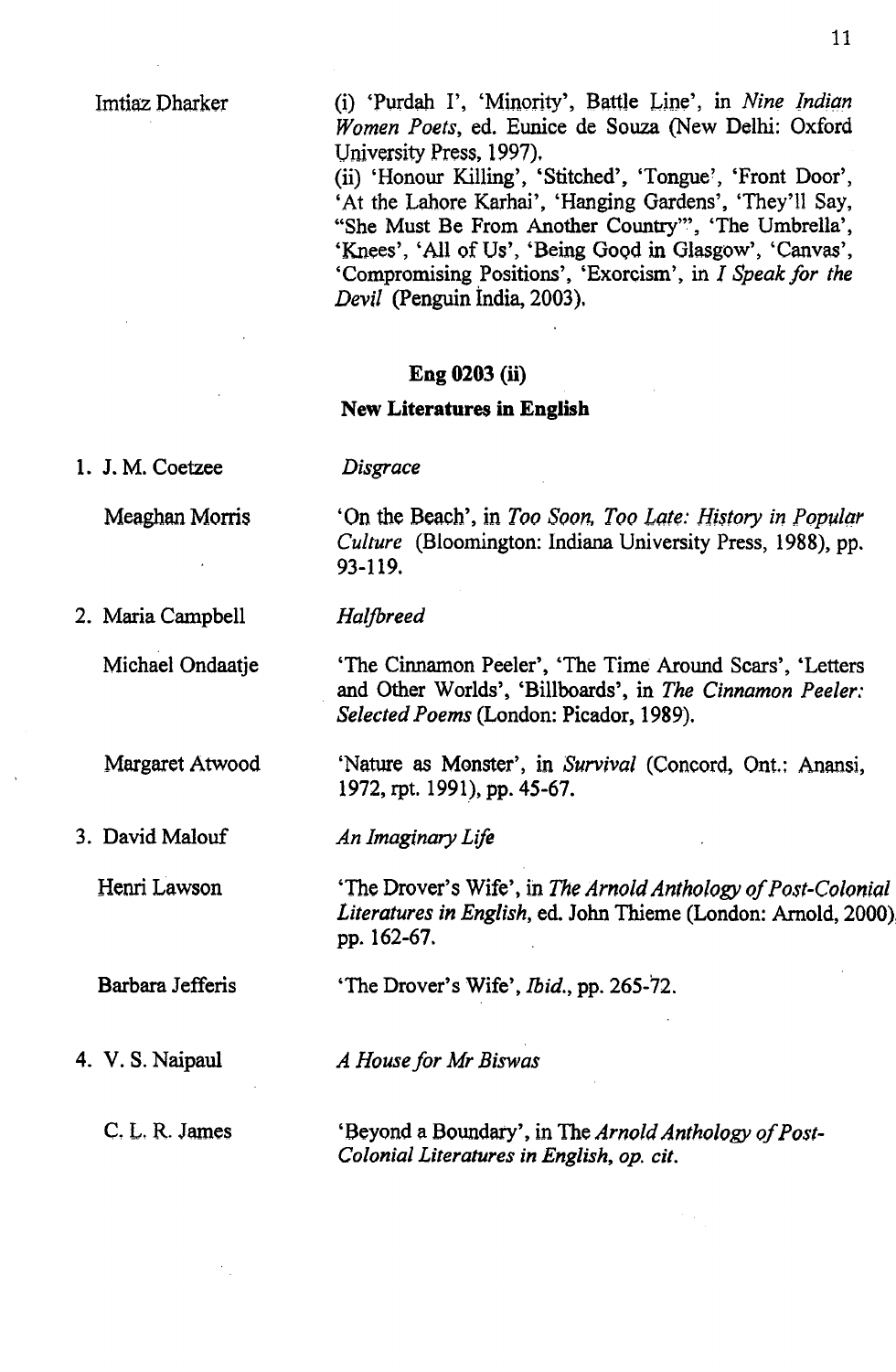#### **Eng 0203 (iii)**

#### **Romantic Poetry**

1. William Blake *The Marriage of Heaven and Hell* 

Edmund Burke From *A Philosophical Enquiry into the Origin of our Ideas* of the Sublime and the Beautiful, ed. James T. Boulton (Oxford: Blackwell, 1987), Part 1, Section VII, Section XVIII; Part 2, Sections I- VIII; Part 3, Section XXVII (pp. 39-40, 51-52, 57-74, 124-25).

2. William Wordsworth *The Prelude* (1850), Books I, VI, IX, XII, and XIV

J. S. Mill **What is Poetry'** (1859) in *The Collected Works of John Stuart Mill,* ed. John M. Robson and Jack Stillinger (Toronto: Univ. of Toronto Press, 1981), Vol. I: *Autobiography and Literary Essays.*

3. Lord Byron *Don Juan,* Cantos I and II

Percy Bysshe Shelley *Prometheus Unbound*

4. John Keats *Hyperion* and *The Fall of Hyperion* 

### **Eng 0204 A course in another discipline**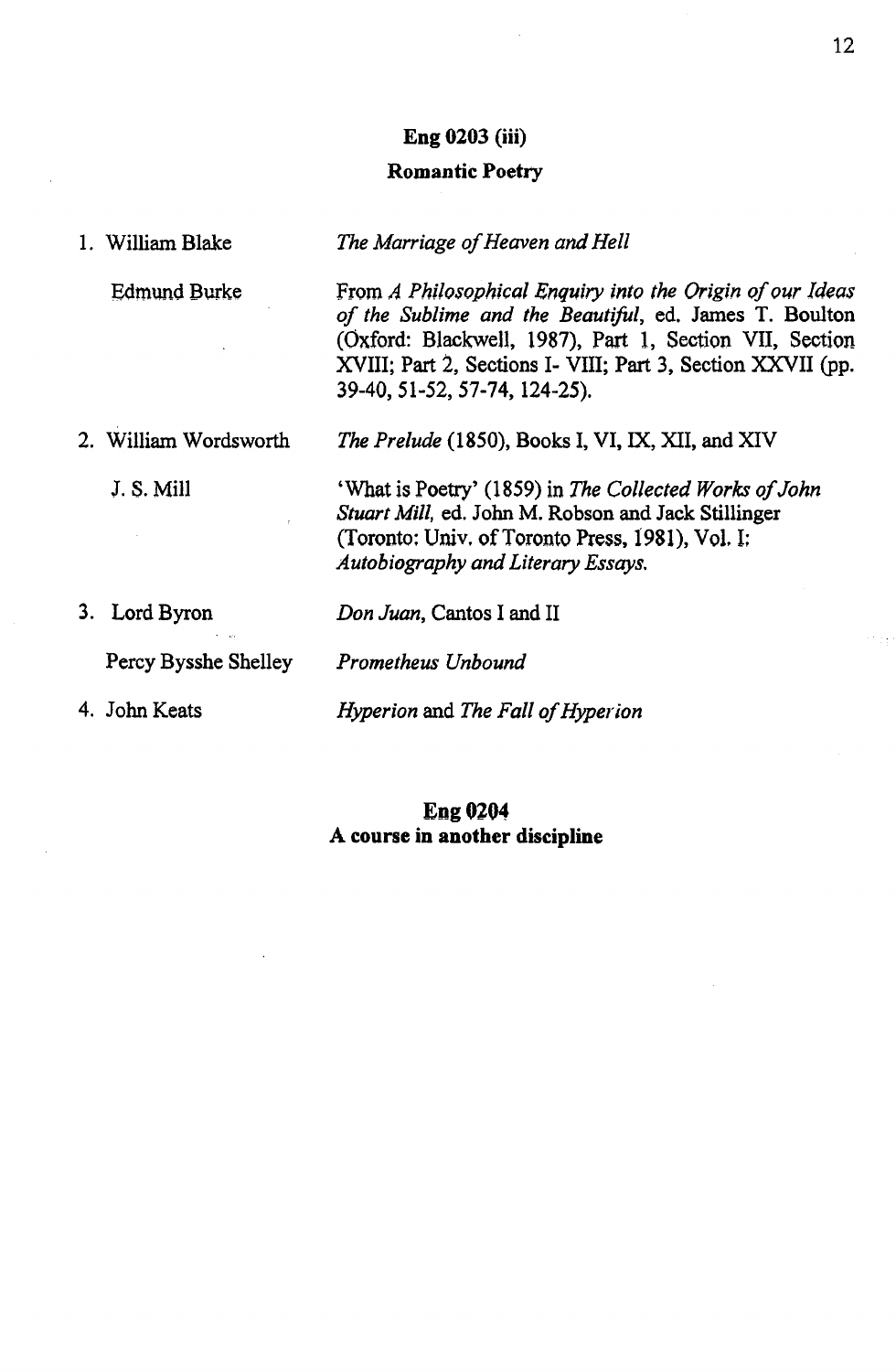# *Semester III*

### **Eng 0301 Nineteenth Century Novel**

| 1. George Eliot | Middlemarch                                                                                                                                                             |
|-----------------|-------------------------------------------------------------------------------------------------------------------------------------------------------------------------|
| Harriet Taylor  | 'The Enfranchisement of Women', in John Taylor Mill and<br>Harriet Taylor Mill, Essays on Sex Inequality, ed. Alice<br>Rossi (Chicago: Chicago University Press, 1970). |
| 2. Leo Tolstoy  | Anna Karenina, tr. Rosemary Edmonds<br>(Harmondsworth: Penguin).                                                                                                        |
| 3. Stendhal     | <i>Red and Black</i> , tr. and ed. Robert M. Adams<br>(Norton)                                                                                                          |
| Karl Marx       | The Fetishism of Commodities and the Secret Thereof,<br>in The Marx-Engels Reader, ed. Robert C. Tucker (New<br>York: Norton, 1978), pp. 319-29.                        |
| 4. Mark Twain   | Huckleberry Finn                                                                                                                                                        |

### **Eng 0302 Twentieth Century Poetry and Drama**

| 1. W. B. Yeats  | 'Adam's Curse', 'The Wild Swans at Coole', 'Easter'<br>1916', 'A Dialogue of Self and Soul', 'Byzantium', 'Lapis<br>Lazuli', 'The Circus Animals' Desertion'.                                                                                                               |
|-----------------|-----------------------------------------------------------------------------------------------------------------------------------------------------------------------------------------------------------------------------------------------------------------------------|
| W. H. Auden     | 'Lullaby', 'Musée des Beaux Arts', 'In Memory of W. B.<br>Yeats', 'September 1 1939'.                                                                                                                                                                                       |
| Theodor Adorno  | 'Lyric Poetry and Society', Telos, no. 20 (Summer 1974),<br>pp. 56-70.                                                                                                                                                                                                      |
| 2. T. S. Eliot  | The Waste Land                                                                                                                                                                                                                                                              |
| Jürgen Habermas | 'Modernity: An Unfinished Project', in <i>Habermas and the</i><br>Unfinished Project of Modernity: Critical Essays on 'The<br>Philosophical Discourse of Modernity', eds. Maurizio<br>Passerin d'Entreves and Seyla Benhabib (Cambridge:<br>Polity Press, 1996), pp. 38-55. |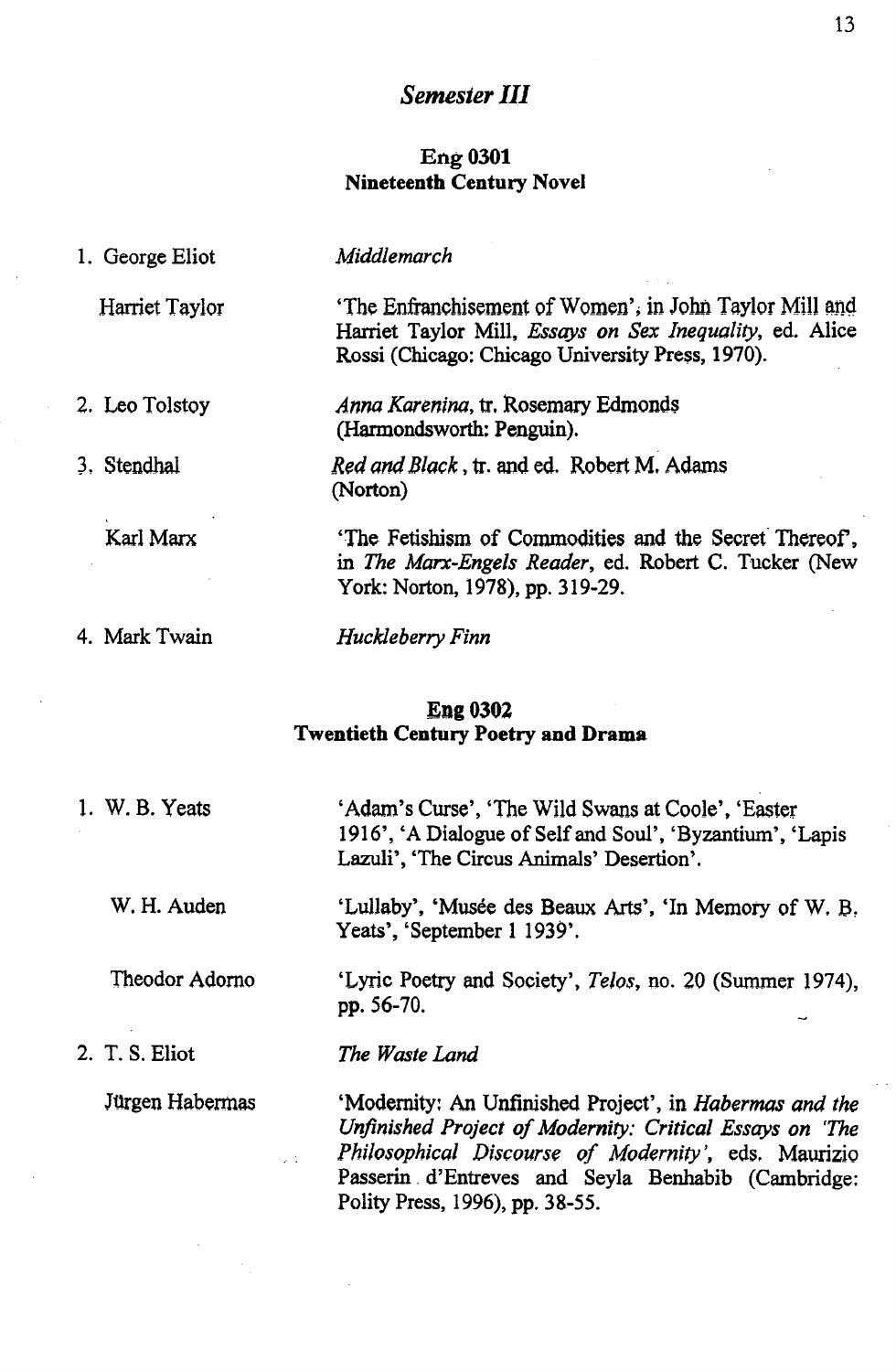3. Ezra Pound 'Hugh Selwyn Mauberley'

Elizabeth Bishop The Map', 'The Monument', 'Arrival at Santos', 'Brazil, Jan 1, 1502', 'Questions of Travel', 'Squatter's Children', 'Crusoe in England'.

4. Luigi Pirandello *Henry IV,* tr, Julian Mitchell (London; Eyre Methuen, 1979).

Bertolt Brecht *Life o f Galileo,* in *Collected Ploys,* vol. 5, ed. and tr, John Willett (London: Methuen, 1999).

## **Eng 0303 Indian Literature 1**

1, Bhasa 'Svapna-vasavadattam or, The Vision of Vasavadatta', *Thirteen Plays of Bhasa*, tr. A.C. Woolner and Lakshman Swarup (Delhi: Motilal Banarasidas, 1985), pp. 37-70.

Anandavardhana 'The First Flash', in the *Dhvanyalok of Anandavardhana*, ed. and tr. K. Krishnamoorthy (Delhi: Motilal Banarasidas, 1974), pp. 2-37.

William Jones 'On the Poetry of the Eastern Nations', in *The Works of Sir William Jones* (Delhi: Agam Prakashan, 1979), vol. 10.

2. Ilanko Atikal *The Cilappatikaram of Ilanko Atikal; An Epic of South India,* tr. R. Parthasarthy (New York: Columbia University Press, 1993),

3, Lai Ded 'I will weep and weep for you, my Soul', 'By the highway I came', 'My Guru gave me but one precept', 'When can I break the bonds of shame?', 'Who can stop the eaves' drip during the frost?', 'Thou art the earth, Thou art the sky', 'On nothing else I built my hopes', 'He who is the eternal "Anahata"', 'Hoping to bloom like a cotton flower'; 'I, Lalla, entered by the garden-gate', in *Lai Ded,* tr. and ed. Jaylal Kaul (New Delhi: Sahitya Akademi, 1973), pp. 91, 92,97,103,109, 111, 119,123,128,131.

Mira 'I'm colored with the color of dusk', 'Life without Hari is no life', 'Today your friend is coming', 'I saw the dark clouds burst', 'Hey love bird, crying cuckoo', Murli sounds on the banks of the Jumna', 'The Bil woman tasted them, plum after plum', 'Sister, I had a dream that I wed', 'I have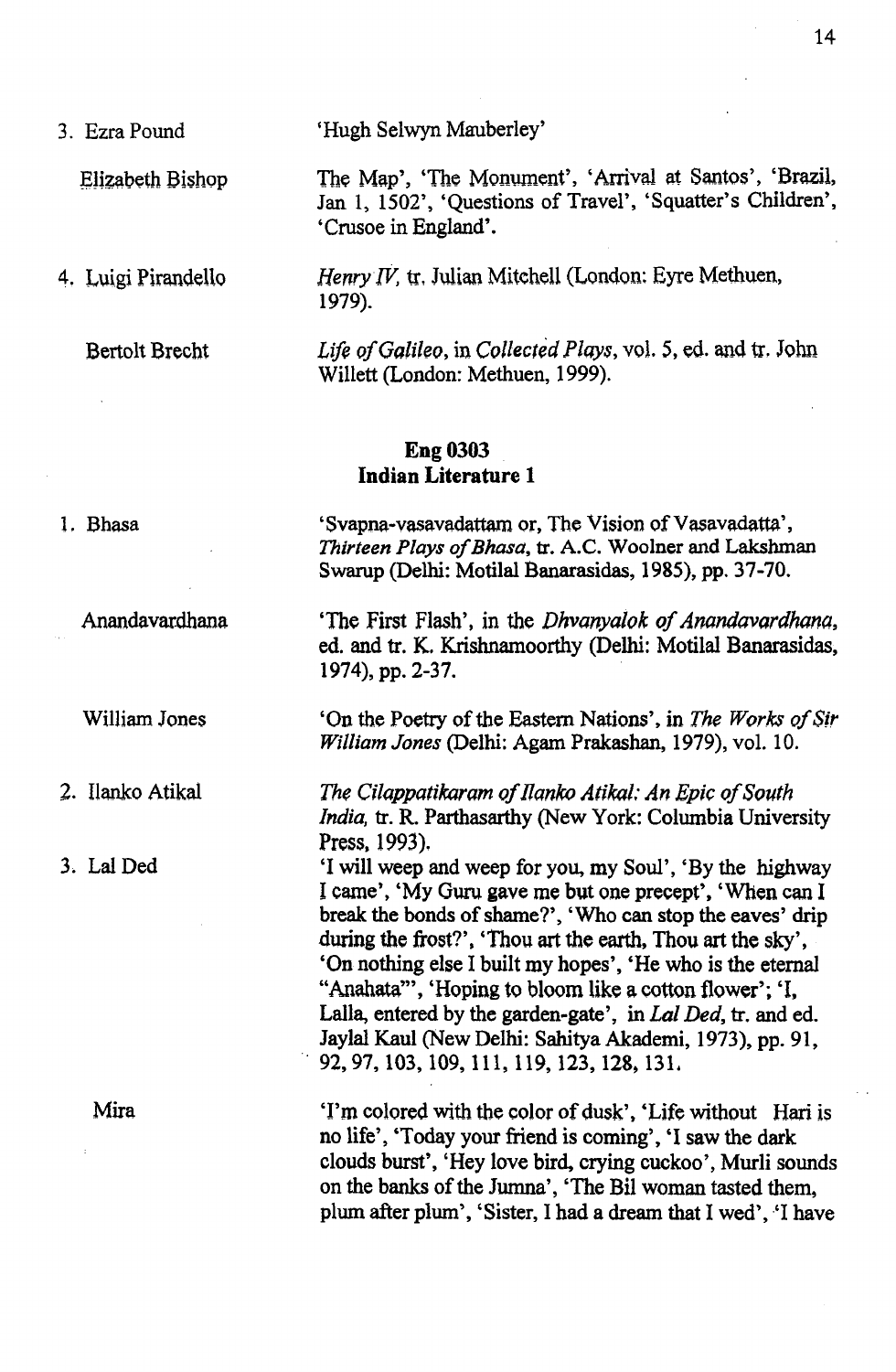*Saints of India, tr, J.S. Hawley and Mark Juergensmeyer* (New Delhi: Oxford University Press, 2004), pp. 134-140. 4. Kabir *Poems:* 'Go naked if you want', 'Hey Qazi, what's the book you're preaching from?', 'Kabir is done with stretching thread and weaving', 'Tell me, Ram: what will happen to me?' 'If cast was what the Creator had in mind?, 'Why be so proud of this useless, used-up body?, 'Hey brother, why do you want me to talk?', 'That master weaver, whose skills ...', 'That thief has gone on thieving',

> 'Pundit, so well-read, go ask God'. *Epigrams:* 'So I'm bom a weaver', 'The true master', 'Kabir: Even worthless bushes', 'Your chance of human birth', 'The lean doe', 'Scorched by the forest fire', 'They bum', 'Kabir: My mind was soothed', 'The sense of separation', 'God is the jewel', 'I'm dead', 'Kabir: The hut was made of sticks', 'The pundits have taken', 'Kabir: The instrument is still', in *Songs of the Saints of India*, pp. 50-61.

talked to you', 'Go to where my loved one lives', 'Oh, the yogi', 'Let us go to a realm beyond going', in *Songs of the* 

Ghalib Letters and Poems:

(i) Letters 14, 33, 53, 55, 59,64, 76,155, in *Urdu Letters o f Mirza Asadullah Khan Ghalib,* translated and annotated by Daud Rahbar (Albany: Suny Press, 1987; Sahitya Akademi), pp. 26-28, 58, 86-89, 93-97,102-104,111-114, 132-134,265-70. (ii) 'Charagh-i-Dair' (Temple Lamps), from 'Poems from Persian', in *Ghalib and his Poetry,* by Sardar Jafri and Qurratulain Hyder (Bombay: Popular Prakashan, 1970), pp.

70-71.

#### **Eng 0304**

**Optional Course** *(One of the following)* 

### **Paper Eng 0304 (i)**

### **American Literature**

1. Nathaniel Hawthorne *The Scarlet Letter*

Ralph W, Emerson 'The American Scholar', in *The Complete Essays and* Other Writings of Ralph Waldo Emerson (New York: Random House, 1940), pp. 45-66.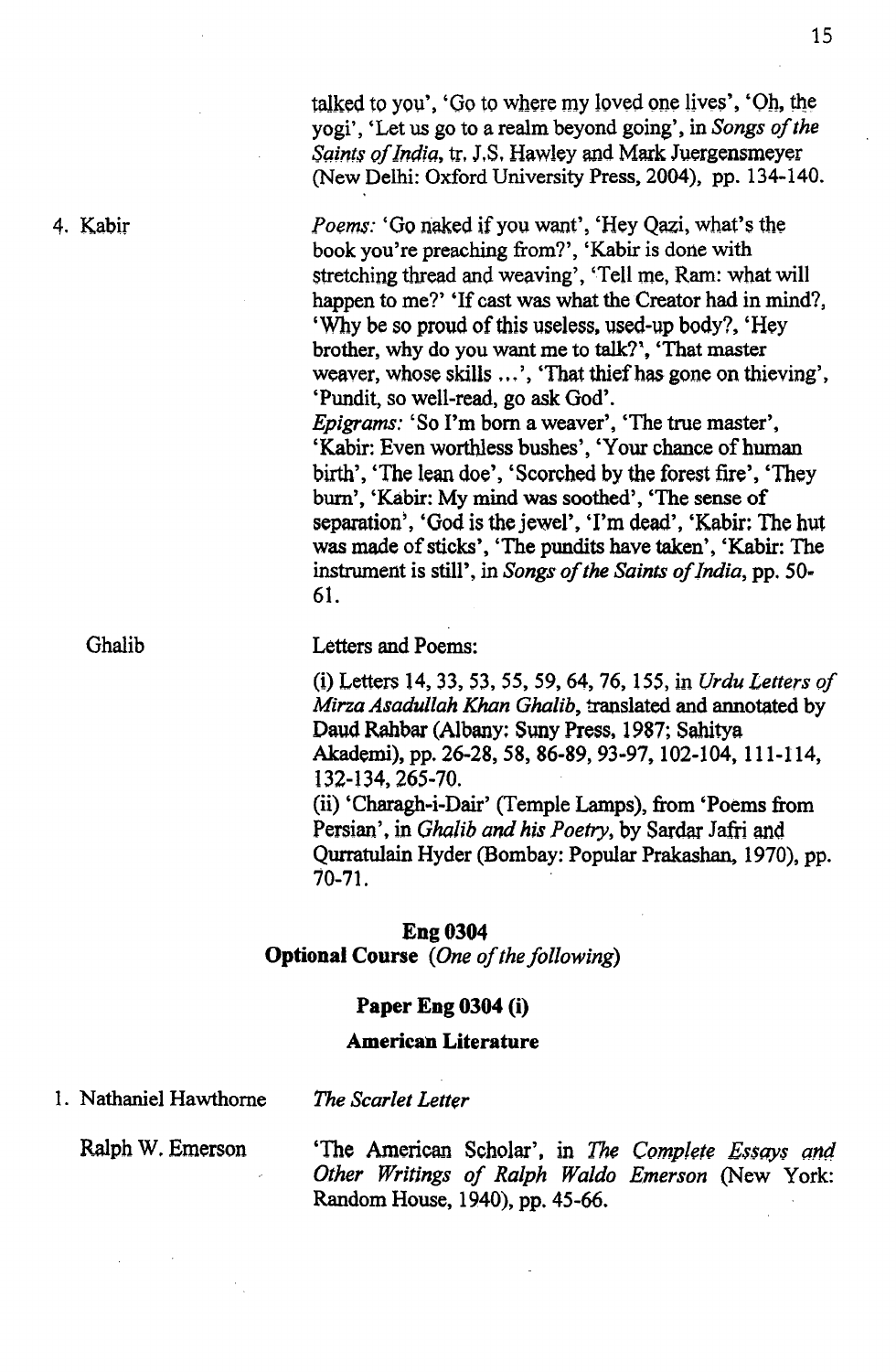| 2. Herman Melville              | Moby Dick                                                                                                                                                                                                                                               |
|---------------------------------|---------------------------------------------------------------------------------------------------------------------------------------------------------------------------------------------------------------------------------------------------------|
| 3. Walt Whitman                 | Song of Myself [1,5,6,10,11,14,16,24,52]                                                                                                                                                                                                                |
| Langston Hughes                 | 'Madam's Calling Cards', 'Madam and the Census Man',<br>'The Negro Speaks of Rivers', 'Theme for English B',<br>'Harlem', in Selected Poems (New York: Random House,<br>1990).                                                                          |
| Denise Levertov                 | 'Overheard Over S. E. Asia', 'In Thai Binh (Peace)<br>Province', 'Ache of Marriage', 'The Goddess', in The<br>Norton Anthology of Literature by Women: The Tradition<br>in English, eds. Sandra M. Gilbert and Susan Gubar (New<br>York: Norton, 1985). |
| 4. Edward Albee                 | Who's Afraid of Virginia Woolf?                                                                                                                                                                                                                         |
| Frederick Douglass              | A Narrative of the Life of Frederick Douglass, Chapters 1-7<br>(Harmondsworth: Penguin, 1982), pp. 47-87.                                                                                                                                               |
| Hector St John<br>de Crevecouer | 'What is an American?' (Letter III), in<br>Letters from an American Farmer (Harmondsworth:<br>Penguin), pp. 66-105.                                                                                                                                     |

16

## **Eng 0304 (ii) Literature and the Visual Arts in Europe**

### **1. Introduction**

- 1. Learning to view; periods, movements, and the language of art.
- 2. Problems of representation: reading and seeing.
- 3. Problems of gender.
- 4. Gotthold Ephraim Lessing, *Laocoon: An Essay on the Limits of Painting and Poetry,* tr. Edward Allen McCormick (New York: Library of Liberal Arts), ch. 16-18.

### **2. The body and the self**

- 1. Leonardo da Vinci, Michelangelo, Caravaggio, Bernini, Velasquez, Rembrandt, Vermeer.
- 2. a) Pico della Mirandola, Oration on the Dignity of Man.
	- b) Petrarch, Rimes 19, 21,49, 57, 82, 98,124,134,140,169,173, 189,190,224,258, 269, from *The Canzoniere and Other Works,* tr. and ed. Mark Musa (Oxford: Oxford University Press, 1999).
	- c) Thomas Wyatt: The poems in Course 1: 'Whoso list to hunt', 'My galley charged with forgetfulness', Farewell, Love', 'They flee from me'.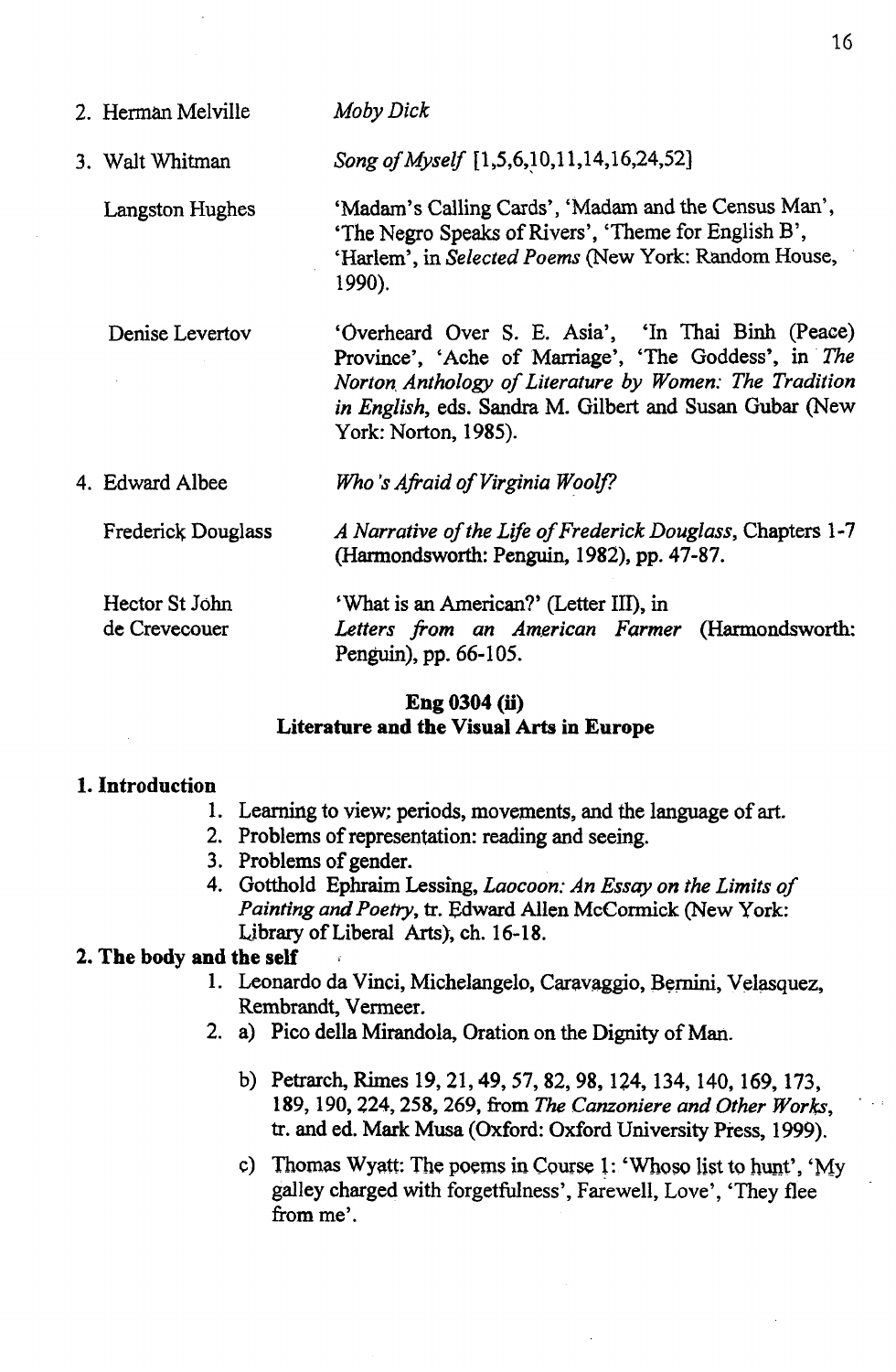- d) Shakespeare: The Sonnets in Course 1: Sonnets 18, 29,73,94, 110, 116,129, 130,138; and *Hamlet.*
- e) John Donne: The poems in Course 1: 'Satyre: Of Religion', The Ecstasie', 'The Relique', 'Good Friday, 1613. Riding Westward'; and 'The Sun Rising', 'The Canonization'; 'The Good Morrow'.
- 3. Leon Battista Alberti, *On Painting,* tr, John R. Spencer (London: Routledge and Kegan Paul, 1956).

#### **3. Nature and Landscape**

- 1. Claude Lorraine, John Constable, Jean-Baptiste Corot, J.M. W. Turner. b) James Thompson: *The Seasons.*
	- c) William Wordsworth: *The Prelude* (1850), Books I, VI, and VIII; 'Tintem Abbey'; Preface to *Lyrical Ballads* (1802).
	- d) Percy Bysshe Shelley: *Prometheus Unbound*, 'Mont Blanc'.
	- e) John Keats: *Hyperion*; 'To Autumn'.
- 3. John Ruskin, 'Of the Novelty of Landscape', in *Modem Painters* (New York: Classic Books, 2001).

### **4. The City and the Home**

- 1. Gainsborough, Canaletto, Hogarth
- 2. a) Jane Austen, *Mansfield Park* b) Charles Dickens, *Great Expectations*

**Note: A list df recommended readings will be announced at the beginning of the semester.**

### *Semester IV*

### **Eng 0401 Twentieth Century Novel**

| 1. Joseph Conrad   | Nostromo                                                                                                                                                                                                                   |
|--------------------|----------------------------------------------------------------------------------------------------------------------------------------------------------------------------------------------------------------------------|
| V. I. Lenin        | Chapters III, IV, and V, from Imperialism, the Highest<br>Form of Capitalism, (Moscow: Progress Publishers, 1978).                                                                                                         |
| 2. Franz Kafka     | The Trial, tr. Willa and Edwin Muir<br>(Harmondsworth: Penguin, 1953).                                                                                                                                                     |
| Sigmund Freud<br>× | Sections VII and VIII, from Civilization and its<br>Discontents, in Freud, Civilization, Society and Religion, tr.<br>Joan Riviere, Penguin Freud Library,<br>vol.<br>- 12<br>(Harmondsworth: Penguin, 1991), pp. 315-340. |
| 3. James Joyce     | A Portrait of the Artist as a Young Man                                                                                                                                                                                    |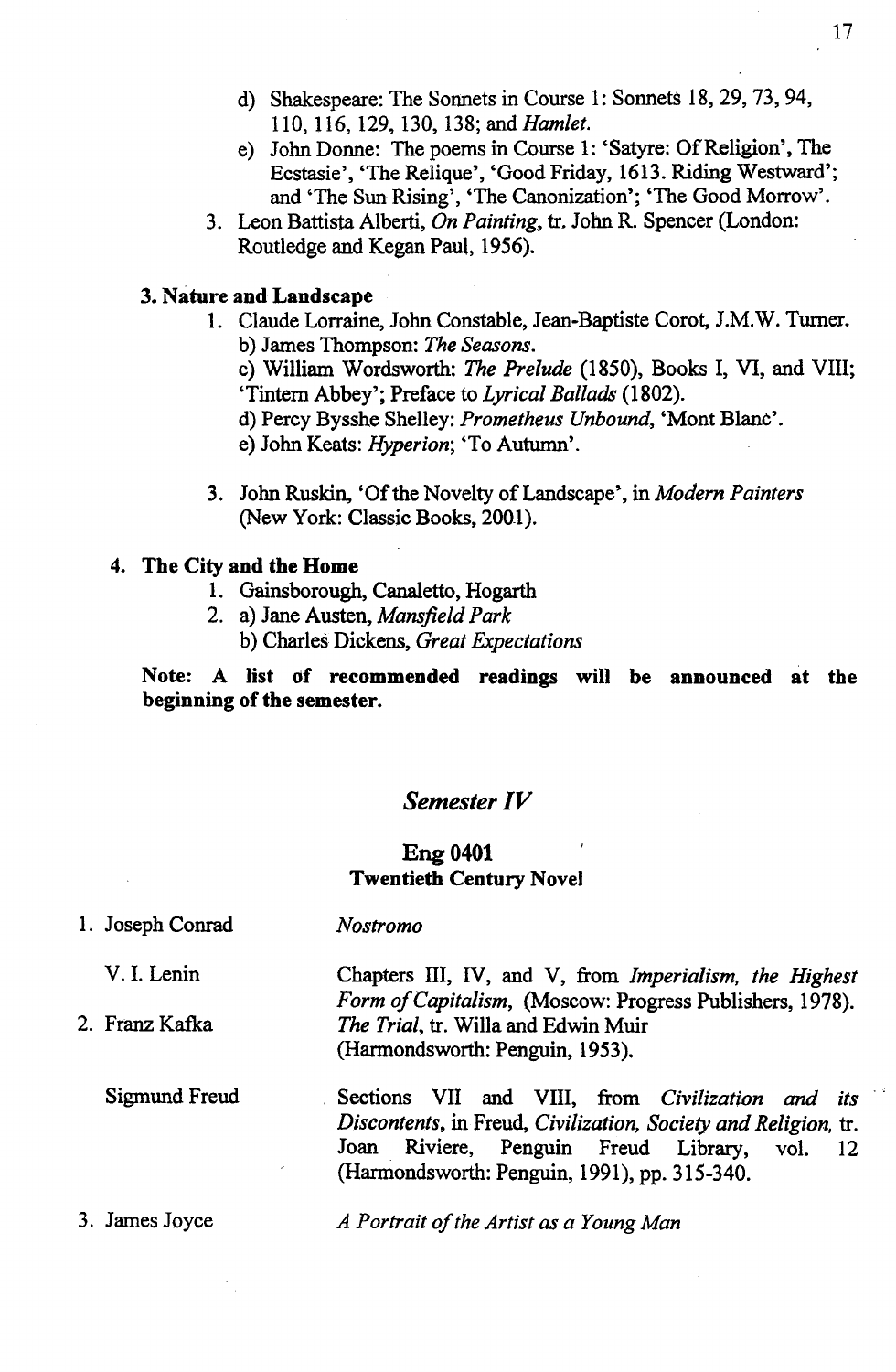Fredric Jameson

 $\ddot{\phantom{a}}$ 

4. Gabriel Garcia Márquez

 $\sim$ 

'Postmodernism, or the Cultural Logic of Late Capitalism', in *Postmodernism, or the Cultural Logic of Late Capitalism* (London: Verso, 1991).

One Hundred Years of Solitude, tr. Gregory Rabassa (London: Harper and Row, 1970).

# **Eng 0402 Literary Criticism 2**

| 1. I. A. Richards                     | 'Metaphor' and 'The Command of Metaphor',<br>Lectures V and VI, in The Philosophy of Rhetoric<br>(NewYork: Oxford University Press, 1965), pp. 87-138.                                                      |
|---------------------------------------|-------------------------------------------------------------------------------------------------------------------------------------------------------------------------------------------------------------|
| W. K. Wimsatt and<br>Munroe Beardsley | 'The Intentional Fallacy', in W. K. Wimsatt, The Verbal<br>Icon: Studies in the Meaning of Poetry (Lexington:<br>University of Kentucky Press, 1954), pp. 3-20.                                             |
| 2. Walter Benjamin                    | The Work of Art in the Age of Mechanical<br>Reproduction', tr. Harry Zohn, in <i>Illuminations</i> , ed. Hannah<br>Arendt (London: Fontana, 1973), pp. 219-53.                                              |
| Mikhail Bakhtin                       | 'Epic and Novel', trs. Caryl Emerson and Michael<br>Holquist, in M. M. Bakhtin, The Dialogic Imagination, ed.<br>Michael Holquist (Austin, Texas: University of Texas<br>Press, 1981), pp. 3-40.            |
| 3. Jacques Derrida                    | ' That Dangerous Supplement ',<br>Of Grammatology, tr. Gayatri Chakravorty Spivak<br>(Baltimore: Johns Hopkins University Press, 1976),<br>pp. 141-64.                                                      |
| Michel Foucault                       | 'What is an Author?' tr. Josué V. Harari, in The Essential<br>Works of Foucault 1954-84, vol. 2: Aesthetics, Method and<br>Epistemology, ed. James D. Faubion (London: Penguin<br>Books, 2000), pp. 205-22. |
| 4. Raymond Williams                   | 'Hegemony'; 'Traditions, Institutions, Formations'; and<br>'Dominant, Residual, Emergent', in Marxism and<br>Literature (Oxford: Oxford University Press, 1977, rpt.<br>1978), pp. 108-27.                  |
| Julia Kristeva                        | 'Women's Time', tr. Alice Jardine and Harry Blake, in                                                                                                                                                       |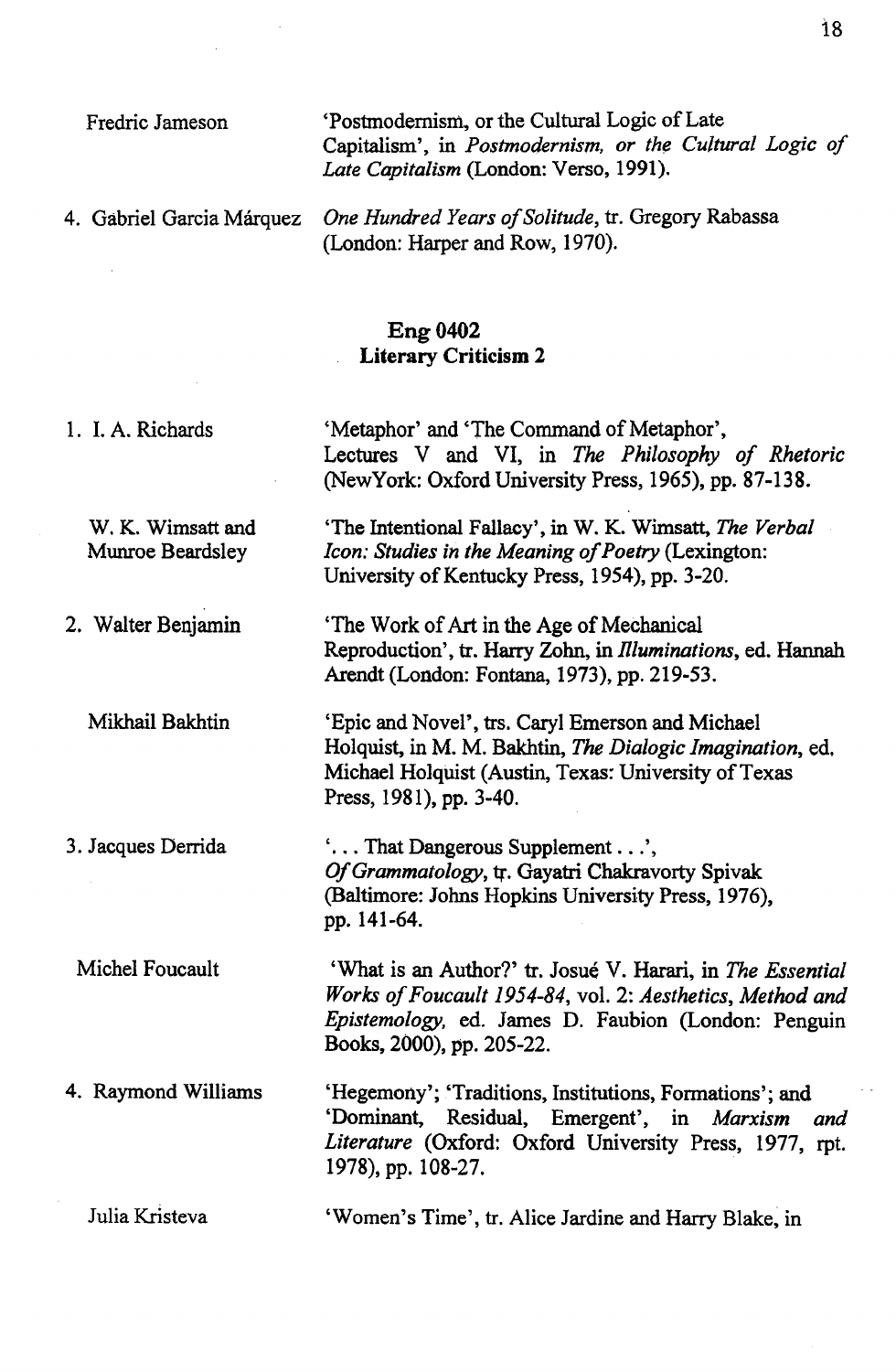*The Kristeva Reader,* ed. Toril Moi (Oxford: Blackwell, 1986), pp.188-213.

Homi K. Bhabha

'How Newness Enters the World: Postmodern space, postcolonial times and the trials of cultural translation', in The Location of Culture (London: Routledge, 1994), pp. ' 212-35.

# Eng 0403

**Optional Course** *(One of the following)* 

# Eng 0403(i)

### **Greek and Latin Literature**

| 1. Aeschylus | The Oresteia, ed. Robert Fagles, Introduction, Robert<br>Fagles and W. B. Stanford (Harmondsworth: Penguin,<br>1979).                                                                                                                                                                                                                                                                 |
|--------------|---------------------------------------------------------------------------------------------------------------------------------------------------------------------------------------------------------------------------------------------------------------------------------------------------------------------------------------------------------------------------------------|
| Thucydides   | From A History of the Peloponnesian War, tr. Rex Warner<br>with an Introduction and Notes by M.I. Finley (Penguin<br>Books, rev. ed. 1972): Book I: 'Introduction' (pages 35-<br>49); 'The Debate at Sparta and the Declaration of<br>War'(pages 72-87); Book II: 'Pericles' Funeral Oration'<br>(pages 143-151).                                                                     |
| 2. Sappho    | Fragments 1, 31, 40, 65, 96. From, Sappho: A New<br>Translation. Trans. Mary Barnard (University of California<br>Press: Berkeley, 1999).                                                                                                                                                                                                                                             |
| Ovid         | 'Apollo and Daphne', 'Echo and Narcissus', 'Orpheus and<br>Euridyce', in the <i>Metamorphoses</i> , tr. Mary M. Innes<br>(Harmondsworth: Penguin, 1965), pp. 41-44, 83-87, 225-<br>29.                                                                                                                                                                                                |
| 3. Virgil    | The Aeneid, tr. Robert Fitzgerald (New York: Vintage,<br>1984).                                                                                                                                                                                                                                                                                                                       |
| 4. Horace    | (1) From Horace: The Complete Odes and Epodes with the<br>'Centennial Hymn', tr., with notes, by W.G. Shepherd,<br>with an introduction by Betty Radice (Penguin Books,<br>1983): Book 1: Odes 9, 11, 25; Book 2: Ode 14; Book 3:<br>Ode 30.<br>(2) From <i>Horace: Satires and Epistles; Persius: Satires, tr.</i><br>Niall Rudd (Penguin Books, 1997): Horace. Book I,<br>Satire 9. |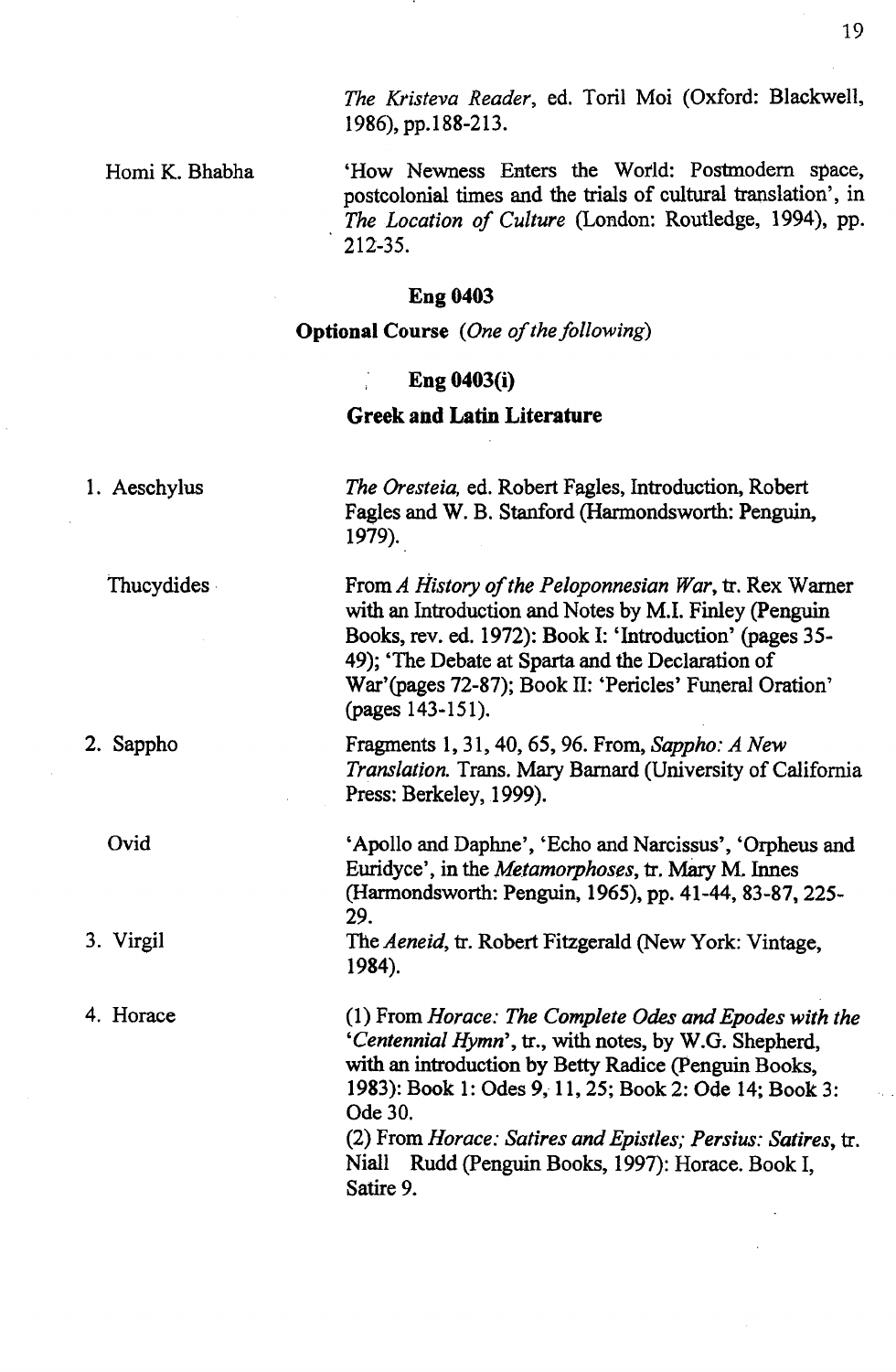|                     | 3.                                                                                                                                                                                                                                                                                                                                                                                                                                              |
|---------------------|-------------------------------------------------------------------------------------------------------------------------------------------------------------------------------------------------------------------------------------------------------------------------------------------------------------------------------------------------------------------------------------------------------------------------------------------------|
| Marcus Aurelius     | (London:<br><i>Meditations</i> , tr. Gregory Hays<br>From<br>Weidenfeld & Nicolson, 2003): Book 5; Book 7; Book 9.                                                                                                                                                                                                                                                                                                                              |
|                     | <b>Eng 0403(ii)</b>                                                                                                                                                                                                                                                                                                                                                                                                                             |
|                     | <b>Indian Literature 2</b>                                                                                                                                                                                                                                                                                                                                                                                                                      |
| 1. Raja Rao         | Kanthapura                                                                                                                                                                                                                                                                                                                                                                                                                                      |
| T. B. Macaulay      | 'Minute on Education', in Lord Macaulay's Legislative<br>Minutes, ed. C. D. Dharkar (London, 1946).                                                                                                                                                                                                                                                                                                                                             |
| 2. Salman Rushdie   | Midnight's Children                                                                                                                                                                                                                                                                                                                                                                                                                             |
| 3. Lakshmibai Tilak | <i>I Follow After: An Autobiography</i> , tr. E. Josephine Inkster<br>(New Delhi: Oxford, 1998).                                                                                                                                                                                                                                                                                                                                                |
| Subramania Bharati  | $(i)$ 'Vande Mataram', tr. K. Swaminathan (pp. 19-20);<br>(ii) 'Freedom', tr. C. Rajagopalachari (pp. 44-5);<br>(iii) 'The Kummi of Women's Freedom', tr. Subramania<br>Bharati (pp. 48-9);<br>(iv) 'The Present Condition of Our People', tr. K.<br>Swaminathan (pp. 50-52). In Subramania Bharati: Chosen<br>Poems and Prose, gen. ed. K. Swaminathan (New Delhi:<br>All India Subramania Bharati Centenary Celebrations<br>Committee, 1984). |
| Tarabai Shinde      | From Stree-purushatulana, tr. Rosalind O'Hanlon, in<br>Rosalind O'Hanlon, A Comparison Between Women and<br>Men: Tarabai Shinde and the Critique of Gender Relations<br>in Colonial India (Madras: Oxford University Press, 1994),<br>pp.75-7; 99-111; 114-18; 122-4.                                                                                                                                                                           |
| 4. Arun Kolatkar    | 'Woman', 'Irani Restaurant Bombay', 'Biograph', 'Jejuri',<br>in The Oxford Anthology of Twelve Modern Indian Poets,<br>ed. Arvind Krishna Mehrotra (New Delhi: Oxford<br>University Press, 1992).                                                                                                                                                                                                                                               |
| Desmond L.          |                                                                                                                                                                                                                                                                                                                                                                                                                                                 |
|                     |                                                                                                                                                                                                                                                                                                                                                                                                                                                 |

From *Juvenal: Sixteen Satires,* tr., with an Introduction and Notes by Peter Green (Penguin Books, rev. ed. 1998) Satire

Juvenal

 $\cdot$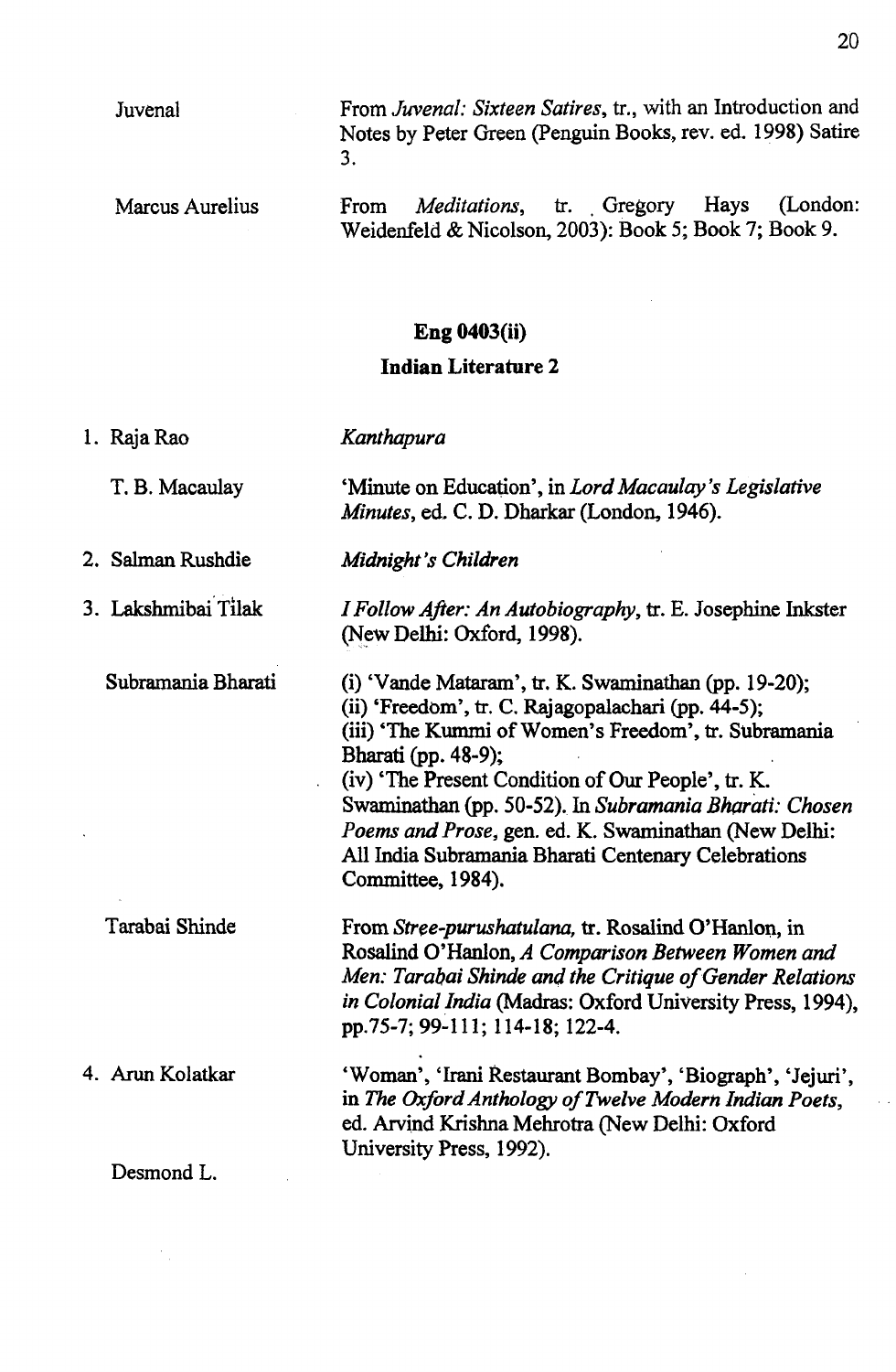Kharmaphlang

Namdeo Dhasal

'The Conquest', 'Letter from Pahanbir', 'And Some Bangles', 'The September Song', in *Khasia in Gwalia,* ed. Nigel Jenkins (Swansea: Alan Banks, 1991),

(i) 'Mandakini Patil: A Young Prostitute: The Collage I Intend', tr. Dilip Chitre, in *Poetry Festival India,* ed. Shrikant Verma (New Delhi: ICCR, 1985), pp. 122-25; (ii) 'From *Tuhi Yatta Kanchi*: Fever', tr. Dilip Chitre, *Ibid.*,

p. 126;

(iii) 'A Notebook of Poems', tr. Santosh Bhoomkar, in *A Tree of Tongues, ed. E. V. Ramakrishnan (Shimla: Indian* Institute of Advanced Study, 1999);

(iv) 'Autobiography', tr. Santosh Bhoomkar, *Ibid.*

B. R. Ambedkar

'Dr. Ambedkar's Speech at Mahad', in *Poisoned Bread,* ed. Ariun Dangle (Hyderabad: Orient Longman, 1992, rpt. 1994), pp. 223-33.

#### **Eng 0403(iii)**

#### **The Novel in India**

1. Bankimchandra Chatteqi *Krishnakant's Will* (1876), tr. S.N. Mukheijee, in *The Poison Tree: Three Novellas* (New Delhi: Penguin, 1996), pp. 173-300.

## Mirza Mohammad Hadi Ruswa

2. Premchand

Premchand

3. Shrilal Shukla

4. UR Ananta Murthy

0. Chandumenon

U*mrao Jaan Ada* (1899), tr. David Matthews (New Delhi: Rupa, 1996).

*The Gift of a Cow* (1936), tr. Gordon Roadarmel.

'The Aim of Literature', Presidential Speech given at the First Progressive Writers' Conference, Lucknow, 9 April 1936, tr. Francesca Orsini, in *The Oxford India Premchand* (New Delhi: Oxford University Press, 2004). (Appendix).

*Raag Darbari* (1968), tr. Gillian Wright (New Delhi: Penguin).

Samskara: A Rite for a Dead Man, tr A.K. Ramanujan New Delhi: Oxford University Press. Prefaces to *Indulekha* (1888), tr. Anitha Devasia (New Delhi: Oxford University Press, 2005), pp. 237-47.